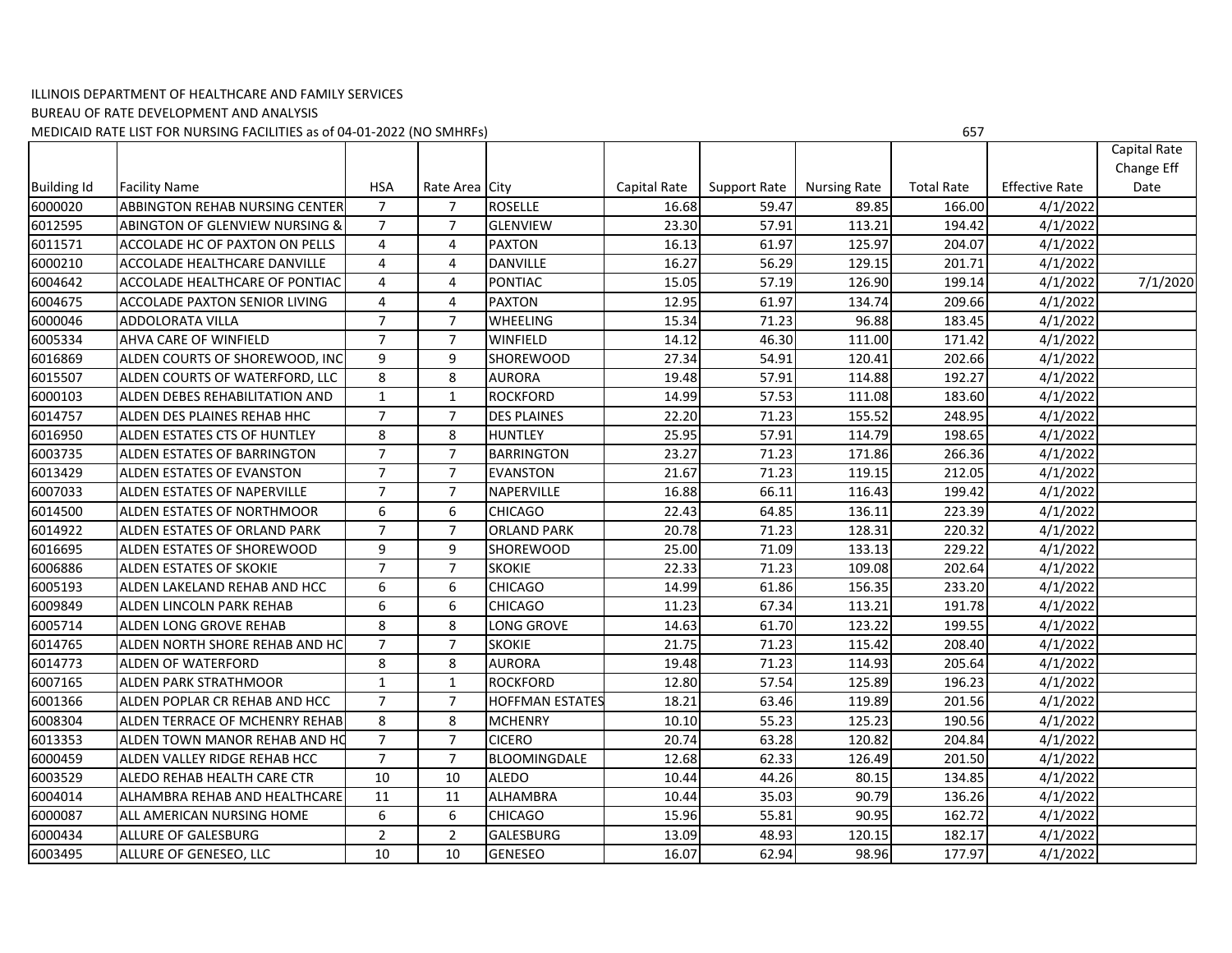| 6010466 | <b>ALLURE OF LAKE STOREY</b>      | $\overline{2}$ | $\overline{2}$ | GALESBURG              | 14.23 | 52.40 | 127.21 | 193.84 | 4/1/2022 |          |
|---------|-----------------------------------|----------------|----------------|------------------------|-------|-------|--------|--------|----------|----------|
| 6002646 | ALLURE OF MOLINE                  | 10             | 10             | <b>EAST MOLINE</b>     | 12.88 | 52.47 | 157.18 | 222.53 | 4/1/2022 |          |
| 6001515 | ALLURE OF MT CARROLL, LLC         | $\mathbf{1}$   | $\mathbf{1}$   | <b>MOUNT CARROLL</b>   | 15.37 | 62.94 | 103.19 | 181.50 | 4/1/2022 |          |
| 6007637 | ALLURE OF PROPHETSTOWN, LLC       | $\mathbf{1}$   | $\mathbf{1}$   | <b>PROPHETSTOWN</b>    | 13.63 | 62.94 | 113.01 | 189.58 | 4/1/2022 |          |
| 6006365 | ALLURE OF STOCKTON                | 1              | $\mathbf{1}$   | <b>STOCKTON</b>        | 12.04 | 49.32 | 107.02 | 168.38 | 4/1/2022 |          |
| 6000129 | ALPINE FIRESIDE HEALTH CENTER     | $\mathbf{1}$   | $\mathbf{1}$   | <b>ROCKFORD</b>        | 16.23 | 62.94 | 51.53  | 130.70 | 4/1/2022 |          |
| 6002877 | ALTON MEMORIAL REHAB & THERAPY    | 11             | 11             | <b>ALTON</b>           | 5.44  | 55.95 | 101.66 | 163.05 | 4/1/2022 |          |
| 6000186 | AMBASSADOR NURSING REHAB CTR      | 6              | 6              | <b>CHICAGO</b>         | 15.08 | 52.95 | 127.56 | 195.59 | 4/1/2022 | 7/1/2019 |
| 6001267 | AMBERWOOD CARE CENTRE             | $\mathbf{1}$   | $\mathbf{1}$   | <b>ROCKFORD</b>        | 15.49 | 59.05 | 117.77 | 192.31 | 4/1/2022 | 7/1/2020 |
| 6001085 | <b>APERION CARE BRADLEY</b>       | 9              | 9              | <b>BRADLEY</b>         | 15.22 | 57.29 | 121.20 | 193.71 | 4/1/2022 |          |
| 6001150 | <b>APERION CARE BRIDGEPORT</b>    | 5              | 5              | <b>BRIDGEPORT</b>      | 11.06 | 48.38 | 121.75 | 181.19 | 4/1/2022 | 7/1/2019 |
| 6007207 | <b>APERION CARE BURBANK</b>       | $\overline{7}$ | $\overline{7}$ | <b>BURBANK</b>         | 19.73 | 69.27 | 142.07 | 231.07 | 4/1/2022 |          |
| 6002489 | <b>APERION CARE CAPITOL</b>       | 3              | 3              | SPRINGFIELD            | 12.52 | 54.10 | 123.52 | 190.14 | 4/1/2022 |          |
| 6008064 | APERION CARE CHICAGO HEIGHTS      | $\overline{7}$ | $\overline{7}$ | <b>CHICAGO HEIGHTS</b> | 14.05 | 44.73 | 95.55  | 154.33 | 4/1/2022 |          |
| 6007413 | <b>APERION CARE DEKALB</b>        | $\mathbf{1}$   | $\mathbf{1}$   | <b>DEKALB</b>          | 17.96 | 60.50 | 110.92 | 189.38 | 4/1/2022 |          |
| 6002547 | APERION CARE DOLTON               | $\overline{7}$ | $\overline{7}$ | <b>DOLTON</b>          | 24.39 | 61.20 | 133.05 | 218.64 | 4/1/2022 | 7/1/2019 |
| 6005847 | <b>APERION CARE ELGIN</b>         | 8              | 8              | <b>ELGIN</b>           | 16.69 | 65.98 | 133.42 | 216.09 | 4/1/2022 |          |
| 6006845 | <b>APERION CARE EVANSTON</b>      | $\overline{7}$ | $\overline{7}$ | <b>EVANSTON</b>        | 23.84 | 61.88 | 137.62 | 223.34 | 4/1/2022 |          |
| 6009815 | <b>APERION CARE FAIRFIELD</b>     | 5              | 5              | <b>FAIRFIELD</b>       | 15.57 | 51.92 | 111.95 | 179.44 | 4/1/2022 | 7/1/2020 |
| 6015333 | APERION CARE FOREST PARK          | $\overline{7}$ | $\overline{7}$ | <b>FOREST PARK</b>     | 21.70 | 57.20 | 139.17 | 218.07 | 4/1/2022 |          |
| 6003628 | APERION CARE GLENWOOD             | $\overline{7}$ | $\overline{7}$ | <b>GLENWOOD</b>        | 18.71 | 63.64 | 134.59 | 216.94 | 4/1/2022 |          |
| 6007280 | APERION CARE HIGHWOOD             | 8              | 8              | <b>HIGHWOOD</b>        | 19.52 | 62.40 | 130.28 | 212.20 | 4/1/2022 |          |
| 6006829 | <b>APERION CARE HILLSIDE</b>      | $\overline{7}$ | $\overline{7}$ | <b>HILLSIDE</b>        | 11.01 | 62.26 | 126.82 | 200.09 | 4/1/2022 |          |
| 6014617 | APERION CARE INTERNATIONAL        | 6              | 6              | <b>CHICAGO</b>         | 22.20 | 62.09 | 130.81 | 215.10 | 4/1/2022 |          |
| 6005177 | <b>APERION CARE LAKESHORE</b>     | 6              | 6              | <b>CHICAGO</b>         | 14.60 | 54.27 | 107.39 | 176.26 | 4/1/2022 |          |
| 6000095 | <b>APERION CARE LITCHFIELD</b>    | 3              | 3              | LITCHFIELD             | 9.67  | 47.62 | 115.74 | 173.03 | 4/1/2022 |          |
| 6008015 | <b>APERION CARE MARSEILLES</b>    | $\overline{2}$ | $\overline{2}$ | MARSEILLES             | 11.07 | 56.41 | 120.90 | 188.38 | 4/1/2022 |          |
| 6003768 | APERION CARE MASCOUTAH            | 11             | 11             | <b>MASCOUTAH</b>       | 13.89 | 52.80 | 114.47 | 181.16 | 4/1/2022 | 7/1/2019 |
| 6001077 | <b>APERION CARE MIDLOTHIAN</b>    | $\overline{7}$ | $\overline{7}$ | <b>MIDLOTHIAN</b>      | 14.70 | 55.42 | 124.95 | 195.07 | 4/1/2022 |          |
| 6006399 | APERION CARE MORTON VILLA         | $\overline{2}$ | $\overline{2}$ | <b>MORTON</b>          | 11.23 | 57.59 | 125.24 | 194.06 | 4/1/2022 |          |
| 6002059 | APERION CARE OAK LAWN             | $\overline{7}$ | $\overline{7}$ | <b>OAK LAWN</b>        | 18.87 | 61.57 | 134.87 | 215.31 | 4/1/2022 |          |
| 6004147 | APERION CARE PEORIA HEIGHTS       | $\overline{2}$ | $\overline{2}$ | PEORIA HEIGHTS         | 12.45 | 56.89 | 104.97 | 174.31 | 4/1/2022 |          |
| 6007520 | APERION CARE PLUM GROVE           | $\overline{7}$ | $\overline{7}$ | <b>PALATINE</b>        | 20.49 | 60.74 | 143.28 | 224.51 | 4/1/2022 |          |
| 6001945 | <b>APERION CARE PRINCETON</b>     | $\overline{2}$ | $\overline{2}$ | <b>PRINCETON</b>       | 11.17 | 57.59 | 123.74 | 192.50 | 4/1/2022 |          |
| 6008783 | <b>APERION CARE SPRING VALLEY</b> | $\overline{2}$ | $\overline{2}$ | <b>SPRING VALLEY</b>   | 11.93 | 58.08 | 123.11 | 193.12 | 4/1/2022 |          |
| 6004204 | APERION CARE ST ELMO              | 5              | 5              | <b>SAINT ELMO</b>      | 13.10 | 49.72 | 128.92 | 191.74 | 4/1/2022 |          |
| 6006308 | <b>APERION CARE TOLUCA</b>        | $\overline{2}$ | $\overline{2}$ | <b>TOLUCA</b>          | 12.80 | 55.83 | 115.61 | 184.24 | 4/1/2022 |          |
| 6001713 | APERION CARE WEST CHICAGO         | $\overline{7}$ | $\overline{7}$ | <b>WEST CHICAGO</b>    | 16.31 | 55.99 | 106.62 | 178.92 | 4/1/2022 |          |
| 6003453 | APERION CARE WEST RIDGE           | 6              | 6              | <b>CHICAGO</b>         | 15.67 | 51.69 | 108.54 | 175.90 | 4/1/2022 |          |
| 6012173 | <b>APERION CARE WESTCHESTER</b>   | $\overline{7}$ | $\overline{7}$ | <b>WESTCHESTER</b>     | 20.38 | 57.91 | 123.97 | 202.26 | 4/1/2022 |          |
| 6008312 | <b>APERION CARE WILMINGTON</b>    | 9              | 9              | <b>WILMINGTON</b>      | 15.28 | 50.57 | 107.70 | 173.55 | 4/1/2022 |          |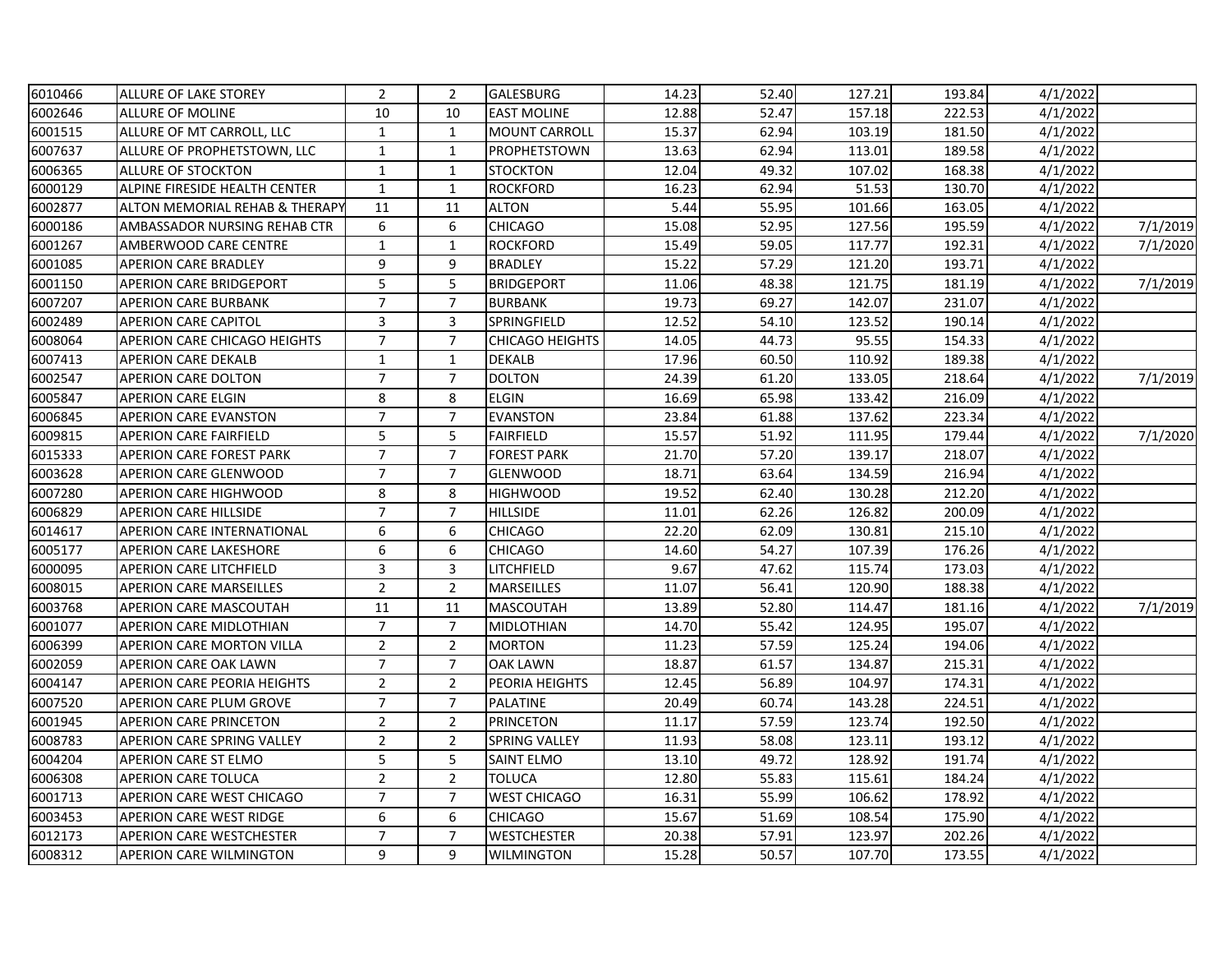| 6002885 | <b>APOSTOLIC CHRISTIAN HOME</b>         | $\overline{2}$          | $\overline{2}$ | <b>EUREKA</b>          | 16.84 | 60.50 | 79.14  | 156.48 | 4/1/2022 | 7/1/2020 |
|---------|-----------------------------------------|-------------------------|----------------|------------------------|-------|-------|--------|--------|----------|----------|
| 6000384 | <b>APOSTOLIC CHRISTIAN HOME</b>         | $\overline{2}$          | $\overline{2}$ | <b>ROANOKE</b>         | 14.69 | 61.97 | 94.30  | 170.96 | 4/1/2022 |          |
| 6000400 | <b>APOSTOLIC CHRISTIAN RESTMOR</b>      | $\overline{2}$          | $\overline{2}$ | <b>MORTON</b>          | 16.85 | 61.97 | 80.17  | 158.99 | 4/1/2022 |          |
| 6000426 | <b>APOSTOLIC CHRISTIAN SKYLINES</b>     | $\overline{2}$          | $\overline{2}$ | <b>PEORIA</b>          | 15.11 | 61.97 | 92.20  | 169.28 | 4/1/2022 |          |
| 6007181 | ARCADIA CARE AUBURN                     | $\mathbf{3}$            | 3              | <b>AUBURN</b>          | 8.78  | 54.96 | 119.10 | 182.84 | 4/1/2022 |          |
| 6001010 | ARCADIA CARE BLOOMINGTON                | $\overline{4}$          | 4              | <b>BLOOMINGTON</b>     | 11.81 | 58.05 | 122.50 | 192.36 | 4/1/2022 |          |
| 6000012 | <b>ARCADIA CARE CLIFTON</b>             | 4                       | 4              | <b>CLIFTON</b>         | 12.54 | 56.76 | 127.38 | 196.68 | 4/1/2022 | 7/1/2019 |
| 6002364 | <b>ARCADIA CARE DANVILLE</b>            | $\overline{4}$          | 4              | DANVILLE               | 11.95 | 53.50 | 127.06 | 192.51 | 4/1/2022 |          |
| 6008650 | ARCADIA CARE JACKSONVILLE               | 3                       | 3              | <b>JACKSONVILLE</b>    | 13.28 | 46.64 | 117.81 | 177.73 | 4/1/2022 |          |
| 6009823 | <b>ARCOLA HEALTH CARE CENTER</b>        | 4                       | 4              | <b>ARCOLA</b>          | 9.63  | 44.36 | 81.76  | 135.75 | 4/1/2022 |          |
| 6006175 | <b>ARISTA HEALTHCARE</b>                | $\overline{7}$          | $\overline{7}$ | NAPERVILLE             | 17.12 | 70.09 | 138.50 | 225.71 | 4/1/2022 |          |
| 6000517 | <b>ARTHUR HOME</b>                      | 4                       | 4              | <b>ARTHUR</b>          | 9.51  | 61.97 | 83.76  | 155.24 | 4/1/2022 |          |
| 6016489 | <b>ASBURY COURT NURSING &amp; REHAB</b> | $\overline{7}$          | $\overline{7}$ | <b>DES PLAINES</b>     | 24.41 | 71.23 | 92.89  | 188.53 | 4/1/2022 |          |
| 6016729 | ASBURY GARDENS NSG AND REHAB            | 8                       | 8              | <b>NORTH AURORA</b>    | 20.04 | 71.23 | 106.05 | 197.32 | 4/1/2022 |          |
| 6009591 | <b>ASCENSION CASA SCALABRINI</b>        | $\overline{7}$          | $\overline{7}$ | <b>NORTHLAKE</b>       | 12.05 | 71.23 | 113.41 | 196.69 | 4/1/2022 |          |
| 6006506 | <b>ASCENSION LIVING NAZARETHVILLE</b>   | $\overline{7}$          | $\overline{7}$ | <b>DES PLAINES</b>     | 13.92 | 71.23 | 92.37  | 177.52 | 4/1/2022 | 7/1/2019 |
| 6014575 | <b>ASCENSION RESURRECTION LIFE</b>      | 6                       | 6              | <b>CHICAGO</b>         | 17.23 | 71.23 | 112.29 | 200.75 | 4/1/2022 |          |
| 6007892 | <b>ASCENSION RESURRECTION PLACE</b>     | $\overline{7}$          | $\overline{7}$ | <b>PARK RIDGE</b>      | 13.78 | 71.23 | 118.84 | 203.85 | 4/1/2022 | 7/1/2019 |
| 6008817 | <b>ASCENSION SAINT ANNE PLACE</b>       | $\mathbf{1}$            | $\mathbf{1}$   | <b>ROCKFORD</b>        | 13.82 | 62.94 | 102.17 | 178.93 | 4/1/2022 | 7/1/2019 |
| 6008874 | <b>ASCENSION SAINT BENEDICT</b>         | $\overline{7}$          | $\overline{7}$ | <b>NILES</b>           | 13.92 | 71.23 | 108.83 | 193.98 | 4/1/2022 |          |
| 6008973 | <b>ASCENSION SAINT JOSEPH VILLAGE</b>   | $\mathbf{1}$            | $\mathbf{1}$   | <b>FREEPORT</b>        | 16.84 | 62.94 | 89.96  | 169.74 | 4/1/2022 | 7/1/2019 |
| 6012678 | <b>ASCENSION VILLA FRANSISCAN</b>       | 9                       | 9              | JOLIET                 | 17.70 | 71.09 | 82.57  | 171.36 | 4/1/2022 | 7/1/2019 |
| 6008205 | ASPEN REHAB AND HEALTH CARE             | 10                      | 10             | <b>SILVIS</b>          | 12.20 | 52.72 | 102.37 | 167.29 | 4/1/2022 |          |
| 6016273 | <b>ASSISI HCC AT CLARE OAKS</b>         | $\overline{7}$          | $\overline{7}$ | <b>BARTLETT</b>        | 18.18 | 71.23 | 94.98  | 184.39 | 4/1/2022 |          |
| 6006662 | <b>ASTORIA PLACE LIVING &amp; REHAB</b> | 6                       | 6              | <b>CHICAGO</b>         | 19.93 | 62.33 | 127.53 | 209.79 | 4/1/2022 | 7/1/2021 |
| 6003834 | ATRIUM HEALTH CARE CENTER               | 6                       | 6              | <b>CHICAGO</b>         | 14.46 | 46.83 | 111.91 | 173.20 | 4/1/2022 | 7/1/2019 |
| 6002067 | <b>AUSTIN OASIS, THE</b>                | 6                       | 6              | <b>CHICAGO</b>         | 17.30 | 53.13 | 95.95  | 166.38 | 4/1/2022 |          |
| 6001317 | AUTUMN MEADOWS OF CAHOKIA               | 11                      | 11             | <b>EAST SAINT LOUI</b> | 14.62 | 55.95 | 116.92 | 187.49 | 4/1/2022 |          |
| 6005912 | <b>AVANTARA AURORA</b>                  | 8                       | 8              | <b>AURORA</b>          | 14.28 | 71.23 | 120.27 | 205.78 | 4/1/2022 |          |
| 6012967 | <b>AVANTARA CHICAGO RIDGE</b>           | $\overline{7}$          | $\overline{7}$ | <b>CHICAGO RIDGE</b>   | 21.14 | 71.23 | 132.86 | 225.23 | 4/1/2022 |          |
| 6007322 | AVANTARA EVERGREEN PARK                 | $\overline{7}$          | $\overline{7}$ | <b>EVERGREEN PARK</b>  | 20.29 | 63.81 | 134.99 | 219.09 | 4/1/2022 |          |
| 6014138 | <b>AVANTARA LAKE ZURICH</b>             | $\bf 8$                 | 8              | <b>LAKE ZURICH</b>     | 17.94 | 64.68 | 135.31 | 217.93 | 4/1/2022 |          |
| 6014344 | <b>AVANTARA LONG GROVE</b>              | 8                       | 8              | LONG GROVE             | 19.87 | 64.23 | 130.68 | 214.78 | 4/1/2022 |          |
| 6012827 | <b>AVANTARA OF ELGIN</b>                | 8                       | 8              | <b>ELGIN</b>           | 21.31 | 71.23 | 109.12 | 201.66 | 4/1/2022 | 8/1/2020 |
| 6009096 | <b>AVANTARA PARK RIDGE</b>              | $\overline{7}$          | $\overline{7}$ | <b>PARK RIDGE</b>      | 20.70 | 71.23 | 128.64 | 220.57 | 4/1/2022 |          |
| 6002661 | AVENUES AT ARCADIA SPRINGFIELD          | $\overline{\mathbf{3}}$ | 3              | SPRINGFIELD            | 9.40  | 43.56 | 108.86 | 161.82 | 4/1/2022 |          |
| 6011340 | <b>AVISTON COUNTRYSIDE MANOR</b>        | 11                      | 11             | <b>AVISTON</b>         | 13.24 | 52.53 | 88.83  | 154.60 | 4/1/2022 |          |
| 6016810 | AVONDALE ESTATE OF ELGIN                | 8                       | 8              | <b>ELGIN</b>           | 26.60 | 57.91 | 120.91 | 205.42 | 4/1/2022 |          |
| 6000657 | <b>BALMORAL NURSING HOME</b>            | 6                       | 6              | <b>CHICAGO</b>         | 11.60 | 44.66 | 128.77 | 185.03 | 4/1/2022 |          |
| 6000731 | <b>BARRY COMMUNITY CARE</b>             | 3                       | 3              | <b>BARRY</b>           | 9.06  | 43.57 | 82.43  | 135.06 | 4/1/2022 |          |
| 6008171 | <b>BATAVIA REHAB AND HLTH CARE CT</b>   | 8                       | 8              | <b>BATAVIA</b>         | 12.76 | 57.91 | 88.45  | 159.12 | 4/1/2022 |          |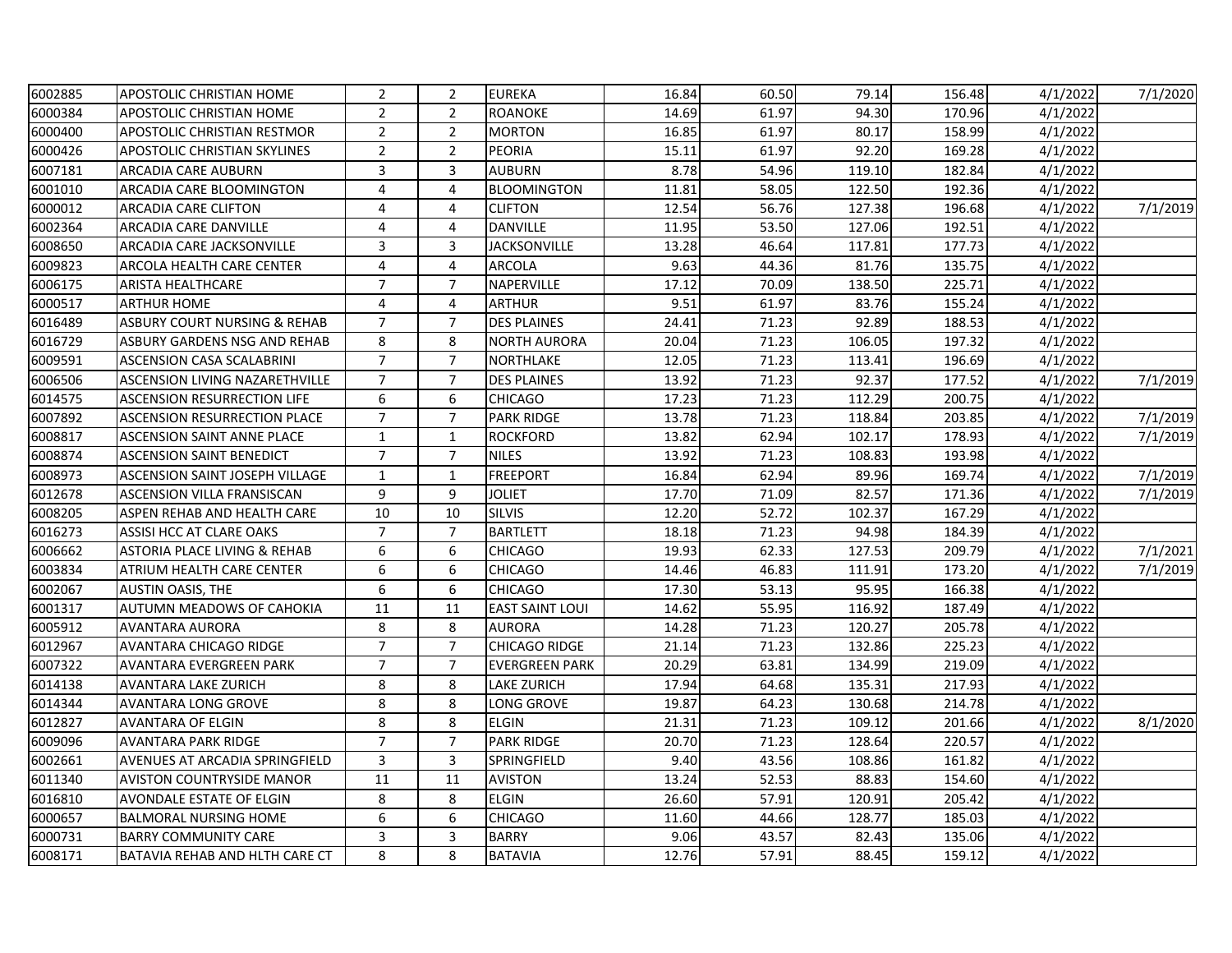| 6001176 | <b>BEACON CARE AND REHABILITATION</b> | 6              | 6              | <b>CHICAGO</b>         | 14.61 | 62.42 | 134.31 | 211.34 | 4/1/2022 |          |
|---------|---------------------------------------|----------------|----------------|------------------------|-------|-------|--------|--------|----------|----------|
| 6000806 | BEECHER MANOR NURSG AND RHB CT        | 9              | 9              | <b>BEECHER</b>         | 19.71 | 63.77 | 103.88 | 187.36 | 4/1/2022 |          |
| 6000822 | <b>BELHAVEN NURSING REHAB CTR</b>     | 6              | 6              | <b>CHICAGO</b>         | 18.25 | 60.86 | 138.81 | 217.92 | 4/1/2022 |          |
| 6011993 | <b>BELLA TERRA BLOOMINGDALE</b>       | $\overline{7}$ | $\overline{7}$ | <b>BLOOMINGDALE</b>    | 18.25 | 68.17 | 117.64 | 204.06 | 4/1/2022 |          |
| 6013098 | <b>BELLA TERRA ELMHURST</b>           | $\overline{7}$ | $\overline{7}$ | <b>ELMHURST</b>        | 17.03 | 71.23 | 138.28 | 226.54 | 4/1/2022 |          |
| 6013361 | <b>BELLA TERRA LAGRANGE</b>           | $\overline{7}$ | $\overline{7}$ | LA GRANGE              | 23.21 | 71.23 | 129.33 | 223.77 | 4/1/2022 |          |
| 6005318 | <b>BELLA TERRA LOMBARD</b>            | $\overline{7}$ | $\overline{7}$ | LOMBARD                | 16.42 | 67.30 | 125.60 | 209.32 | 4/1/2022 | 7/1/2020 |
| 6000889 | <b>BELLA TERRA MORTON GROVE</b>       | $\overline{7}$ | $\overline{7}$ | <b>MORTON GROVE</b>    | 23.69 | 64.37 | 140.14 | 228.20 | 4/1/2022 |          |
| 6012553 | <b>BELLA TERRA SCHAUMBURG</b>         | $\overline{7}$ | $\overline{7}$ | <b>SCHAUMBURG</b>      | 22.13 | 66.09 | 126.92 | 215.14 | 4/1/2022 |          |
| 6012975 | <b>BELLA TERRA STREAMWOOD</b>         | $\overline{7}$ | $\overline{7}$ | <b>STREAMWOOD</b>      | 21.20 | 68.14 | 123.67 | 213.01 | 4/1/2022 |          |
| 6014369 | <b>BELLA TERRA WHEELING</b>           | $\overline{7}$ | $\overline{7}$ | <b>WHEELING</b>        | 20.99 | 63.88 | 124.89 | 209.76 | 4/1/2022 |          |
| 6000855 | <b>BEMENT HEALTH CARE CENTER</b>      | 4              | 4              | <b>BEMENT</b>          | 11.34 | 56.27 | 96.45  | 164.06 | 4/1/2022 |          |
| 6005391 | <b>BENTON REHAB AND HEALTH CARE C</b> | 5              | 5              | <b>BENTON</b>          | 10.67 | 47.93 | 80.82  | 139.42 | 4/1/2022 |          |
| 6010110 | <b>BERKELEY NURSING REHAB CENTER</b>  | $\overline{7}$ | $\overline{7}$ | <b>OAK PARK</b>        | 19.18 | 71.23 | 138.91 | 229.32 | 4/1/2022 |          |
| 6014872 | <b>BETHANY REHAB AND HCC</b>          | $\mathbf{1}$   | $\mathbf{1}$   | <b>DEKALB</b>          | 18.85 | 62.48 | 96.19  | 177.52 | 4/1/2022 |          |
| 6006688 | BETHESDA REHAB AND SENIOR CARE        | 6              | 6              | <b>CHICAGO</b>         | 18.18 | 71.23 | 97.60  | 187.01 | 4/1/2022 |          |
| 6000962 | <b>BIG MEADOWS</b>                    | $\mathbf{1}$   | $\mathbf{1}$   | SAVANNA                | 13.91 | 56.72 | 93.42  | 164.05 | 4/1/2022 |          |
| 6000988 | <b>BIRCHWOOD PLAZA</b>                | 6              | 6              | <b>CHICAGO</b>         | 13.51 | 49.39 | 120.44 | 183.34 | 4/1/2022 |          |
| 6000996 | <b>BLOOMINGTON REHABILITATION AND</b> | $\overline{4}$ | 4              | <b>BLOOMINGTON</b>     | 10.12 | 52.18 | 97.60  | 159.90 | 4/1/2022 | 7/1/2020 |
| 6001093 | <b>BRANDEL HEALTH AND REHAB</b>       | $\overline{7}$ | $\overline{7}$ | <b>NORTHBROOK</b>      | 18.18 | 71.23 | 92.07  | 181.48 | 4/1/2022 |          |
| 6001101 | <b>BREESE NURSING HOME</b>            | 11             | 11             | <b>BREESE</b>          | 10.21 | 42.97 | 104.22 | 157.40 | 4/1/2022 |          |
| 6005474 | <b>BRIA OF BELLEVILLE</b>             | 11             | 11             | <b>BELLEVILLE</b>      | 14.56 | 55.95 | 134.29 | 204.80 | 4/1/2022 |          |
| 6007983 | <b>BRIA OF CAHOKIA</b>                | 11             | 11             | <b>EAST SAINT LOUI</b> | 10.50 | 54.24 | 119.61 | 184.35 | 4/1/2022 |          |
| 6007991 | <b>BRIA OF CHICAGO HEIGHTS</b>        | $\overline{7}$ | $\overline{7}$ | SOUTH CHICAGO H        | 17.19 | 57.58 | 123.36 | 198.13 | 4/1/2022 |          |
| 6000954 | <b>BRIA OF FOREST EDGE</b>            | 6              | 6              | <b>CHICAGO</b>         | 14.97 | 52.07 | 136.06 | 203.10 | 4/1/2022 | 7/1/2020 |
| 6003503 | <b>BRIA OF GENEVA</b>                 | 8              | 8              | <b>GENEVA</b>          | 15.57 | 63.45 | 130.82 | 209.84 | 4/1/2022 | 7/1/2020 |
| 6010086 | <b>BRIA OF PALOS HILLS</b>            | $\overline{7}$ | $\overline{7}$ | <b>PALOS HILLS</b>     | 22.82 | 62.17 | 139.30 | 224.29 | 4/1/2022 |          |
| 6001283 | <b>BRIA OF RIVER OAKS</b>             | $\overline{7}$ | $\overline{7}$ | <b>BURNHAM</b>         | 16.05 | 50.06 | 123.64 | 189.75 | 4/1/2022 |          |
| 6009930 | <b>BRIA OF WESTMONT</b>               | $\overline{7}$ | $\overline{7}$ | <b>WESTMONT</b>        | 19.17 | 61.90 | 131.84 | 212.91 | 4/1/2022 |          |
| 6001143 | <b>BRIAR PLACE NURSING</b>            | $\overline{7}$ | $\overline{7}$ | <b>INDIAN HEAD PAR</b> | 14.95 | 55.54 | 108.37 | 178.86 | 4/1/2022 |          |
| 6016794 | <b>BRIDGE CARE SUITES, THE</b>        | 3              | 3              | SPRINGFIELD            | 21.15 | 55.96 | 66.07  | 143.18 | 4/1/2022 |          |
| 6001168 | <b>BRIDGEVIEW HEALTH CARE CENTER</b>  | $\overline{7}$ | $\overline{7}$ | <b>BRIDGEVIEW</b>      | 17.36 | 62.73 | 129.18 | 209.27 | 4/1/2022 |          |
| 6000353 | <b>BRIDGEWAY SENIOR LIVING</b>        | $\overline{7}$ | $\overline{7}$ | BENSENVILLE            | 16.52 | 66.39 | 115.61 | 198.52 | 4/1/2022 |          |
| 6001242 | <b>BUCKINGHAM PAVILION INC</b>        | 6              | 6              | <b>CHICAGO</b>         | 14.49 | 46.88 | 107.89 | 169.26 | 4/1/2022 |          |
| 6001127 | <b>BURBANK REHABILITATION CENTER</b>  | $\overline{7}$ | $\overline{7}$ | <b>BURBANK</b>         | 19.23 | 71.23 | 126.89 | 217.35 | 4/1/2022 |          |
| 6001259 | <b>BURGESS SQUARE HEALTHCARE CTR</b>  | $\overline{7}$ | $\overline{7}$ | WESTMONT               | 14.37 | 69.41 | 102.16 | 185.94 | 4/1/2022 | 7/1/2019 |
| 6014674 | CALHOUN NURSING AND REHAB CTR         | 3              | 3              | <b>HARDIN</b>          | 14.76 | 53.03 | 108.06 | 175.85 | 4/1/2022 |          |
| 6009336 | CARLINVILLE REHAB AND HLTC            | 3              | 3              | CARLINVILLE            | 11.97 | 49.57 | 103.85 | 165.39 | 4/1/2022 |          |
| 6001465 | CARLTON AT THE LAKE, THE              | 6              | 6              | <b>CHICAGO</b>         | 20.71 | 64.44 | 140.50 | 225.65 | 4/1/2022 | 7/1/2019 |
| 6001473 | CARLYLE HEALTHCARE AND SR LIVI        | 11             | 11             | CARLYLE                | 14.18 | 55.95 | 122.98 | 193.11 | 4/1/2022 |          |
| 6016539 | <b>CARMI MANOR</b>                    | 5              | 5              | CARMI                  | 13.08 | 45.27 | 141.17 | 199.52 | 4/1/2022 | 7/1/2021 |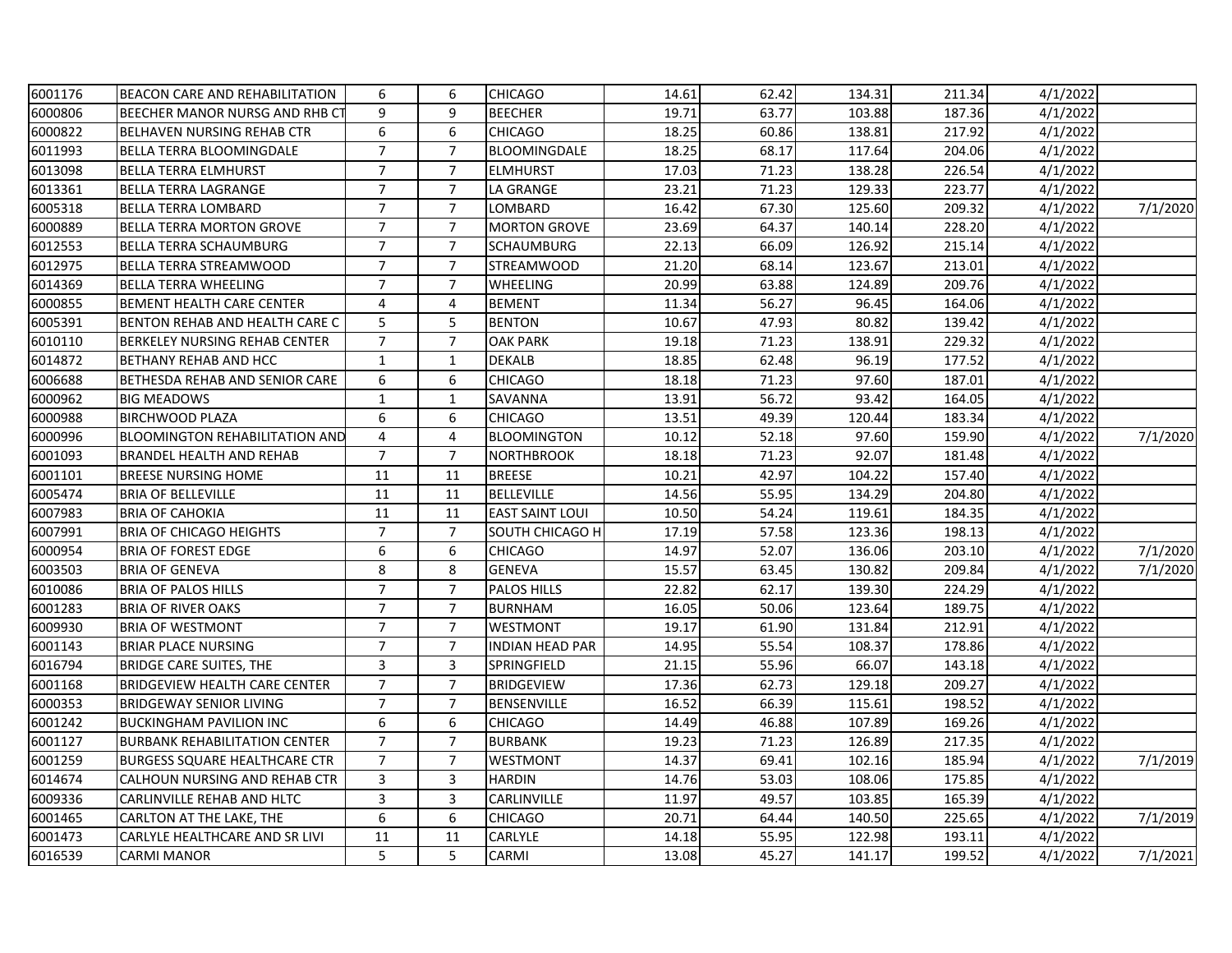| 6001507 | <b>CARRIER MILLS NURSING &amp; REHABI</b> | 5              | 5              | <b>CARRIER MILLS</b> | 13.54 | 48.54 | 99.93  | 162.01 | 4/1/2022 | 7/1/2019 |
|---------|-------------------------------------------|----------------|----------------|----------------------|-------|-------|--------|--------|----------|----------|
| 6000970 | <b>CASEY HEALTH CARE CENTER</b>           | $\overline{4}$ | 4              | <b>CASEY</b>         | 11.55 | 50.63 | 84.88  | 147.06 | 4/1/2022 |          |
| 6010227 | <b>CASEYVILLE NRSG AND REHAB CTR</b>      | 11             | 11             | CASEYVILLE           | 13.23 | 54.67 | 108.63 | 176.53 | 4/1/2022 |          |
| 6002869 | <b>CEDAR RIDGE HEALTH &amp; REHAB CEN</b> | 11             | 11             | LEBANON              | 12.66 | 55.95 | 121.26 | 189.87 | 4/1/2022 |          |
| 6001523 | CENTER HOME HISPANIC ELDERLY              | 6              | 6              | CHICAGO              | 17.22 | 56.29 | 105.26 | 178.77 | 4/1/2022 | 7/1/2019 |
| 6001564 | <b>CENTRAL BAPTIST VILLAGE</b>            | $\overline{7}$ | $\overline{7}$ | <b>NORRIDGE</b>      | 17.23 | 71.23 | 87.54  | 176.00 | 4/1/2022 |          |
| 6001580 | <b>CENTRAL NURSING HOME</b>               | 6              | 6              | <b>CHICAGO</b>       | 9.44  | 43.82 | 113.34 | 166.60 | 4/1/2022 |          |
| 6012355 | <b>CENTRALIA MANOR</b>                    | 5              | 5              | <b>CENTRALIA</b>     | 19.55 | 51.92 | 99.48  | 170.95 | 4/1/2022 |          |
| 6008601 | <b>CHALET LIVING &amp; REHAB</b>          | 6              | 6              | <b>CHICAGO</b>       | 15.94 | 58.51 | 128.43 | 202.88 | 4/1/2022 |          |
| 6001457 | CHAMPAIGN URBANA NURSING REHA             | 4              | 4              | SAVOY                | 14.96 | 52.18 | 102.96 | 170.10 | 4/1/2022 |          |
| 6001358 | <b>CHARLESTON REHAB HEALTH CARE</b>       | 4              | 4              | CHARLESTON           | 10.19 | 43.73 | 88.39  | 142.31 | 4/1/2022 |          |
| 6010367 | CHATEAU NURSING AND REHAB                 | $\overline{7}$ | $\overline{7}$ | <b>WILLOWBROOK</b>   | 16.27 | 64.38 | 106.40 | 187.05 | 4/1/2022 |          |
| 6001697 | <b>CHICAGO RIDGE SNF</b>                  | $\overline{7}$ | $\overline{7}$ | CHICAGO RIDGE        | 16.09 | 46.83 | 100.49 | 163.41 | 4/1/2022 | 7/1/2020 |
| 6001739 | <b>CHRISTIAN NURSING HOME</b>             | $\overline{3}$ | 3              | <b>LINCOLN</b>       | 16.84 | 55.31 | 88.52  | 160.67 | 4/1/2022 |          |
| 6001770 | CISNE REHAB AND HEALTH CARE CT            | 5              | 5              | <b>CISNE</b>         | 9.18  | 50.60 | 107.35 | 167.13 | 4/1/2022 | 7/1/2020 |
| 6000269 | <b>CITADEL CARE CENTER-KANKAKEE</b>       | 9              | 9              | KANKAKEE             | 19.43 | 71.09 | 149.83 | 240.35 | 4/1/2022 |          |
| 6006563 | CITADEL CARE CENTER-WILMETTE              | $\overline{7}$ | $\overline{7}$ | <b>WILMETTE</b>      | 24.87 | 71.23 | 125.16 | 221.26 | 4/1/2022 |          |
| 6007009 | CITADEL OF BOURBONNAIS, THE               | 9              | 9              | <b>BOURBONNAIS</b>   | 16.87 | 71.09 | 135.99 | 223.95 | 4/1/2022 | 1/1/2021 |
| 6005854 | <b>CITADEL OF GLENVIEW, THE</b>           | $\overline{7}$ | $\overline{7}$ | <b>GLENVIEW</b>      | 18.41 | 71.23 | 127.30 | 216.94 | 4/1/2022 |          |
| 6015168 | <b>CITADEL OF NORTHBROOK</b>              | $\overline{7}$ | $\overline{7}$ | <b>NORTHBROOK</b>    | 21.70 | 71.00 | 135.08 | 227.78 | 4/1/2022 |          |
| 6008635 | <b>CITADEL OF SKOKIE, THE</b>             | $\overline{7}$ | $\overline{7}$ | <b>SKOKIE</b>        | 17.64 | 61.61 | 125.23 | 204.48 | 4/1/2022 |          |
| 6009179 | CITADEL OF STERLING, THE                  | $\mathbf{1}$   | $\mathbf{1}$   | <b>STERLING</b>      | 11.67 | 57.40 | 110.54 | 179.61 | 4/1/2022 |          |
| 6009948 | CITY VIEW MULTICARE CENTER LLC            | $\overline{7}$ | $\overline{7}$ | <b>CICERO</b>        | 14.84 | 40.62 | 115.17 | 170.63 | 4/1/2022 |          |
| 6005144 | <b>CLARIDGE HEALTHCARE CENTER</b>         | 8              | 8              | <b>LAKE BLUFF</b>    | 10.83 | 41.48 | 127.33 | 179.64 | 4/1/2022 |          |
| 6001796 | <b>CLARK MANOR</b>                        | 6              | 6              | <b>CHICAGO</b>       | 16.68 | 54.78 | 121.19 | 192.65 | 4/1/2022 |          |
| 6001887 | <b>CLINTON MANOR LIVING CENTER</b>        | 11             | 11             | <b>NEW BADEN</b>     | 11.34 | 54.27 | 95.88  | 161.49 | 4/1/2022 |          |
| 6007496 | COLLINSVILLE REHAB HEALTH CC              | 11             | 11             | <b>COLLINSVILLE</b>  | 11.15 | 42.49 | 95.42  | 149.06 | 4/1/2022 |          |
| 6001952 | COLONIAL MANOR                            | 4              | 4              | DANVILLE             | 18.83 | 61.97 | 89.88  | 170.68 | 4/1/2022 |          |
| 6002026 | <b>COMMUNITY CARE CENTER</b>              | 6              | 6              | <b>CHICAGO</b>       | 12.60 | 52.57 | 100.09 | 165.26 | 4/1/2022 |          |
| 6016711 | CONCORDIA VILLAGE CARE CENTER             | 3              | 3              | SPRINGFIELD          | 16.85 | 55.97 | 92.14  | 164.96 | 4/1/2022 |          |
| 6002075 | CONTINENTAL NURSING REHAB CTR             | 6              | 6              | <b>CHICAGO</b>       | 14.90 | 57.13 | 127.18 | 199.21 | 4/1/2022 |          |
| 6003420 | <b>CORNERSTONE REHAB AND HC</b>           | $\overline{2}$ | $\overline{2}$ | PEORIA HEIGHTS       | 11.84 | 52.18 | 132.76 | 196.78 | 4/1/2022 |          |
| 6015200 | <b>COULTERVILLE REHAB AND HCC</b>         | 5              | 5              | COULTERVILLE         | 18.18 | 51.92 | 88.79  | 158.89 | 4/1/2022 |          |
| 6002141 | <b>COUNTRY HEALTH</b>                     | 4              | 4              | <b>GIFFORD</b>       | 22.50 | 61.28 | 96.60  | 180.38 | 4/1/2022 |          |
| 6002190 | <b>COUNTRYSIDE NURSING AND REHAB</b>      | $\overline{7}$ | $\overline{7}$ | <b>DOLTON</b>        | 17.39 | 53.10 | 141.89 | 212.38 | 4/1/2022 | 7/1/2019 |
| 6005631 | COUNTRYVIEW CARE CTR OF MACOM             | $\overline{2}$ | $\overline{2}$ | <b>MACOMB</b>        | 9.68  | 49.72 | 81.79  | 141.19 | 4/1/2022 |          |
| 6011753 | <b>COVENANT LIVING - WINDSOR PARK</b>     | $\overline{7}$ | $\overline{7}$ | <b>CAROL STREAM</b>  | 16.76 | 57.91 | 92.41  | 167.08 | 4/1/2022 |          |
| 6000277 | <b>CRESCENT CARE OF ELGIN</b>             | 8              | 8              | <b>ELGIN</b>         | 16.04 | 71.23 | 118.67 | 205.94 | 4/1/2022 |          |
| 6002273 | <b>CRESTWOOD TERRACE</b>                  | $\overline{7}$ | $\overline{7}$ | CRESTWOOD            | 13.11 | 51.27 | 60.77  | 125.15 | 4/1/2022 |          |
| 6010136 | <b>CROSSROADS CARE CTR WOODSTOCK</b>      | 8              | 8              | <b>WOODSTOCK</b>     | 11.80 | 63.05 | 111.06 | 185.91 | 4/1/2022 |          |
| 6002299 | <b>CRYSTAL PINES REHAB AND HCC</b>        | 8              | 8              | <b>CRYSTAL LAKE</b>  | 15.87 | 62.95 | 124.27 | 203.09 | 4/1/2022 |          |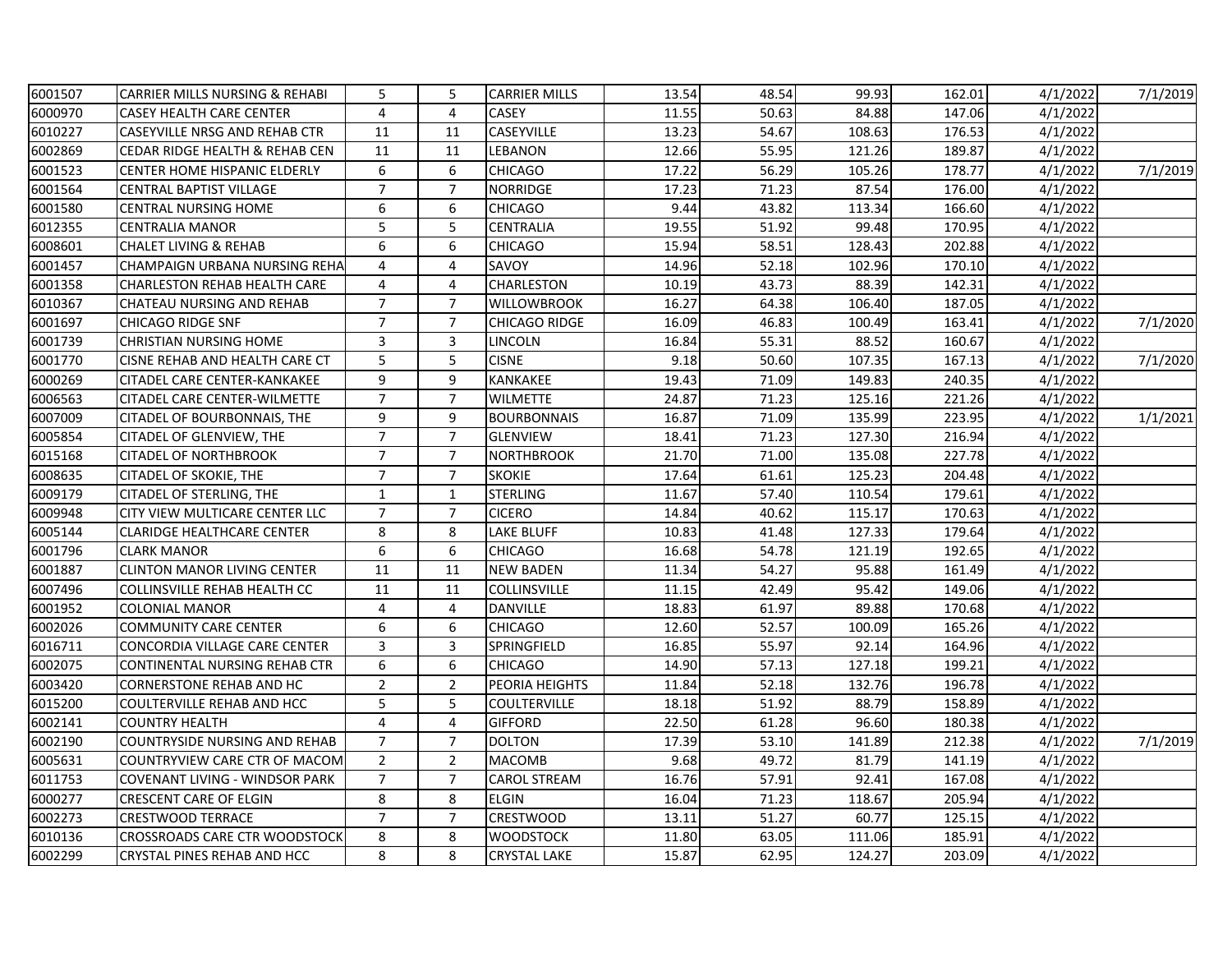| 6002307 | <b>CUMBERLAND REHAB HEALTH CARE</b>    | 4                | 4              | <b>GREENUP</b>         | 10.67 | 46.88 | 90.98  | 148.53 | 4/1/2022 | 7/1/2020              |
|---------|----------------------------------------|------------------|----------------|------------------------|-------|-------|--------|--------|----------|-----------------------|
| 6003081 | DECATUR REHAB HEALTH CARE CTR          | 4                | 4              | <b>DECATUR</b>         | 10.04 | 54.09 | 84.59  | 148.72 | 4/1/2022 |                       |
| 6019723 | <b>DEERFIELD CROSSING NORTHBROOK</b>   | $\overline{7}$   | $\overline{7}$ | <b>NORTHBROOK</b>      | 21.11 | 61.83 | 147.95 | 230.89 | 4/1/2022 |                       |
| 6005276 | DIXON REHAB AND HCC                    | $\mathbf{1}$     | $\mathbf{1}$   | <b>DIXON</b>           | 11.18 | 59.88 | 97.11  | 168.17 | 4/1/2022 |                       |
| 6002521 | DOBSON PLAZA NURSING & REHAB           | $\overline{7}$   | $\overline{7}$ | <b>EVANSTON</b>        | 19.75 | 49.81 | 111.51 | 181.07 | 4/1/2022 | 7/1/2020              |
| 6002539 | DOCTORS NURSING AND REHAB CTR          | 5                | 5              | SALEM                  | 13.36 | 45.51 | 122.54 | 181.41 | 4/1/2022 |                       |
| 6002943 | DUQUOIN NURSING & REHABILITATI         | 5                | 5              | DU QUOIN               | 13.69 | 40.79 | 95.67  | 150.15 | 4/1/2022 |                       |
| 6003222 | <b>EAST BANK CENTER</b>                | $\mathbf{1}$     | $\mathbf{1}$   | <b>LOVES PARK</b>      | 5.37  | 62.94 | 111.81 | 180.12 | 4/1/2022 |                       |
| 6007025 | <b>EASTSIDE HEALTH AND REHAB CENT</b>  | 3                | 3              | PITTSFIELD             | 11.95 | 45.41 | 105.97 | 163.33 | 4/1/2022 |                       |
| 6009237 | <b>EASTVIEW TERRACE</b>                | 4                | 4              | SULLIVAN               | 10.96 | 50.59 | 87.77  | 149.32 | 4/1/2022 |                       |
| 6002679 | <b>EDEN VILLAGE</b>                    | 11               | 11             | <b>GLEN CARBON</b>     | 13.40 | 47.05 | 83.27  | 143.72 | 4/1/2022 |                       |
| 6002729 | EDWARDSVILLE NURSING & REHABIL         | 11               | 11             | EDWARDSVILLE           | 12.89 | 51.03 | 112.06 | 175.98 | 4/1/2022 |                       |
| 6009559 | EFFINGHAM REHAB & HEALTH CC            | 5                | 5              | <b>EFFINGHAM</b>       | 11.24 | 48.11 | 123.09 | 182.44 | 4/1/2022 | 7/1/2019              |
| 6002745 | EL PASO HEALTH CARE CENTER             | $\overline{2}$   | $\overline{2}$ | <b>EL PASO</b>         | 12.05 | 46.70 | 90.66  | 149.41 | 4/1/2022 |                       |
| 6003248 | ELDORADO REHAB & HEALTHCARE LL         | 5                | 5              | <b>ELDORADO</b>        | 13.54 | 37.72 | 99.58  | 150.84 | 4/1/2022 | $\frac{1}{7}{1/2019}$ |
| 6003594 | ELEVATE CARE CHICAGO NORTH             | 6                | 6              | <b>CHICAGO</b>         | 16.92 | 63.07 | 148.81 | 228.80 | 4/1/2022 | 7/1/2019              |
| 6005904 | ELEVATE CARE COUNTRY CLUB HILL         | $\overline{7}$   | $\overline{7}$ | <b>COUNTRY CLUB HI</b> | 22.74 | 63.57 | 132.94 | 219.25 | 4/1/2022 |                       |
| 6002851 | <b>ELEVATE CARE IRVING PARK</b>        | $\boldsymbol{6}$ | 6              | <b>CHICAGO</b>         | 15.56 | 62.20 | 119.79 | 197.55 | 4/1/2022 |                       |
| 6006191 | <b>ELEVATE CARE NILES</b>              | $\overline{7}$   | $\overline{7}$ | <b>NILES</b>           | 17.36 | 59.67 | 147.57 | 224.60 | 4/1/2022 |                       |
| 6003214 | ELEVATE CARE NORTH BRANCH              | $\overline{7}$   | $\overline{7}$ | <b>NILES</b>           | 18.15 | 62.81 | 137.16 | 218.12 | 4/1/2022 | 7/1/2021              |
| 6003586 | <b>ELEVATE CARE NORTHBROOK</b>         | $\overline{7}$   | $\overline{7}$ | <b>NORTHBROOK</b>      | 15.63 | 56.37 | 116.82 | 188.82 | 4/1/2022 |                       |
| 6001119 | <b>ELEVATE CARE RIVERWOODS</b>         | 8                | 8              | <b>RIVERWOODS</b>      | 16.73 | 61.86 | 130.19 | 208.78 | 4/1/2022 | 7/1/2020              |
| 6006647 | ELEVATE CARE WAUKEGAN                  | 8                | 8              | WAUKEGAN               | 11.79 | 56.71 | 129.53 | 198.03 | 4/1/2022 |                       |
| 6008833 | ELEVATE ST ANDREW LIVING COMM          | $\overline{7}$   | $\overline{7}$ | <b>NILES</b>           | 12.75 | 57.91 | 125.41 | 196.07 | 4/1/2022 |                       |
| 6002828 | <b>ELMHURST EXTENDED CARE CENTER</b>   | $\overline{7}$   | $\overline{7}$ | <b>ELMHURST</b>        | 11.94 | 62.44 | 87.07  | 161.45 | 4/1/2022 |                       |
| 6005961 | ELMWOOD NURSING AND REHAB CTR          | 11               | 11             | <b>MARYVILLE</b>       | 13.40 | 54.57 | 103.59 | 171.56 | 4/1/2022 |                       |
| 6002844 | <b>ELMWOOD TERRACE HEALTHCARE CT</b>   | 8                | 8              | <b>AURORA</b>          | 11.11 | 66.74 | 114.26 | 192.11 | 4/1/2022 |                       |
| 6005425 | <b>ENFIELD REHAB HEALTH CARE</b>       | 5                | 6              | PEORIA                 | 9.34  | 49.98 | 90.67  | 149.99 | 4/1/2022 |                       |
| 6004667 | <b>ESTATES OF HYDE PARK</b>            | 6                | 6              | <b>CHICAGO</b>         | 14.72 | 61.61 | 154.09 | 230.42 | 4/1/2022 |                       |
| 6002901 | <b>EVENGLOW LODGE</b>                  | $\overline{4}$   | 4              | <b>PONTIAC</b>         | 13.82 | 55.77 | 92.16  | 161.75 | 4/1/2022 |                       |
| 6002133 | <b>EVERGREEN NURSING AND REHAB CT</b>  | 5                | 5              | <b>EFFINGHAM</b>       | 10.62 | 47.52 | 109.48 | 167.62 | 4/1/2022 |                       |
| 6002950 | <b>FAIR HAVENS SENIOR LIVING</b>       | 4                | 4              | <b>DECATUR</b>         | 17.54 | 57.77 | 116.39 | 191.70 | 4/1/2022 | 10/1/2021             |
| 6002976 | <b>FAIR OAKS HEALTH CARE CENTER</b>    | $\,8\,$          | 8              | CRYSTAL LAKE           | 15.55 | 71.23 | 89.81  | 176.59 | 4/1/2022 |                       |
| 6002984 | <b>FAIR OAKS REHAB AND HCC</b>         | $\mathbf{1}$     | $\mathbf{1}$   | <b>SOUTH BELOIT</b>    | 15.87 | 59.53 | 90.77  | 166.17 | 4/1/2022 |                       |
| 6003024 | <b>FAIRHAVEN CHRISTIAN RET HOME</b>    | $\mathbf{1}$     | $\mathbf{1}$   | <b>ROCKFORD</b>        | 16.41 | 62.94 | 78.82  | 158.17 | 4/1/2022 |                       |
| 6001051 | <b>FAIRMONT CARE</b>                   | 6                | 6              | <b>CHICAGO</b>         | 21.39 | 71.23 | 118.16 | 210.78 | 4/1/2022 |                       |
| 6003040 | <b>FAIRVIEW HAVEN NURSING HOME</b>     | 4                | 4              | <b>FAIRBURY</b>        | 13.93 | 61.97 | 89.77  | 165.67 | 4/1/2022 |                       |
| 6003099 | <b>FAIRVIEW REHAB &amp; HEALTHCARE</b> | 5                | 5              | DU QUOIN               | 11.78 | 42.62 | 82.34  | 136.74 | 4/1/2022 |                       |
| 6008155 | <b>FARGO HEALTH CARE CENTER</b>        | 6                | 6              | <b>CHICAGO</b>         | 14.65 | 52.51 | 103.26 | 170.42 | 4/1/2022 |                       |
| 6004824 | <b>FARMER CITY REHAB AND HC</b>        | 4                | 4              | <b>FARMER CITY</b>     | 12.11 | 49.07 | 92.17  | 153.35 | 4/1/2022 |                       |
| 6003115 | <b>FARMINGTON COUNTRY MANOR</b>        | $\overline{2}$   | $\overline{2}$ | <b>FARMINGTON</b>      | 12.37 | 59.64 | 85.66  | 157.67 | 4/1/2022 |                       |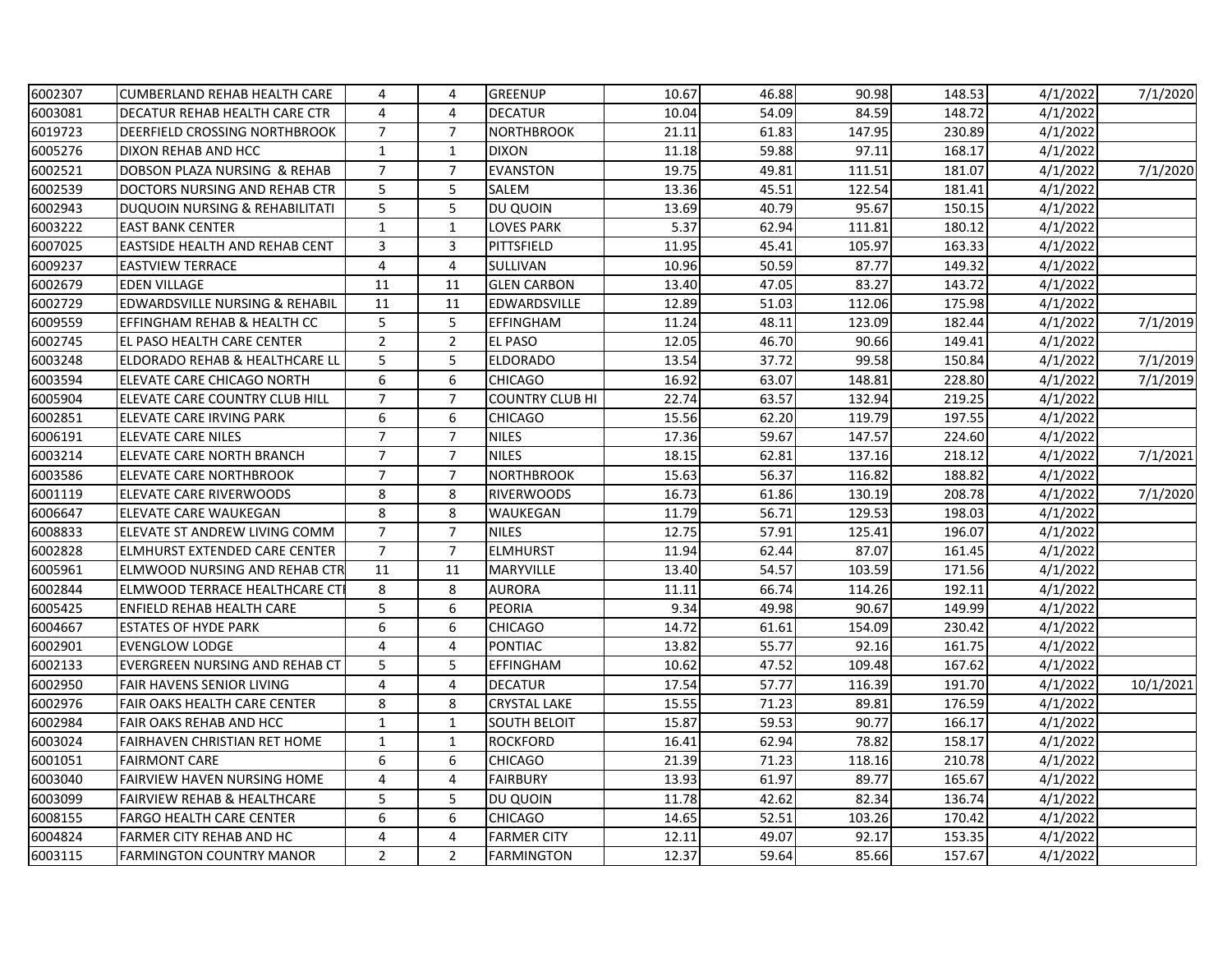| 6003123 | <b>FAYETTE COUNTY HOSPITAL NH</b>         | 5              | 5              | VANDALIA              | 6.15  | 51.92 | 81.07  | 139.14 | 4/1/2022 |          |
|---------|-------------------------------------------|----------------|----------------|-----------------------|-------|-------|--------|--------|----------|----------|
| 6001614 | <b>FIRESIDE HOUSE OF CENTRALIA</b>        | 5              | 5              | CENTRALIA             | 10.38 | 51.20 | 95.27  | 156.85 | 4/1/2022 |          |
| 6000939 | <b>FLANAGAN REHABILITATION HCC</b>        | 4              | 4              | <b>FLANAGAN</b>       | 11.09 | 52.18 | 126.12 | 189.39 | 4/1/2022 | 7/1/2019 |
| 6003172 | <b>FLORA GARDENS CARE CENTER</b>          | 5              | 5              | <b>FLORA</b>          | 10.68 | 42.61 | 96.65  | 149.94 | 4/1/2022 |          |
| 6003156 | FLORA REHAB HEALTH CARE CTR               | 5              | 5              | <b>FLORA</b>          | 11.82 | 45.45 | 97.52  | 154.79 | 4/1/2022 |          |
| 6003180 | <b>FLORENCE NURSING HOME</b>              | 8              | 8              | <b>MARENGO</b>        | 12.61 | 58.57 | 119.53 | 190.71 | 4/1/2022 |          |
| 6003198 | FONDULAC REHAB AND HEALTH CARE            | $\overline{2}$ | $\overline{2}$ | <b>EAST PEORIA</b>    | 12.22 | 53.07 | 101.51 | 166.80 | 4/1/2022 |          |
| 6001135 | FOREST CITY REHAB AND NRSG CTR            | $\mathbf{1}$   | $\mathbf{1}$   | <b>ROCKFORD</b>       | 12.58 | 43.68 | 111.08 | 167.34 | 4/1/2022 |          |
| 6000483 | FOREST VIEW REHAB NURSING CTR             | $\overline{7}$ | $\overline{7}$ | <b>ITASCA</b>         | 15.41 | 57.02 | 144.27 | 216.70 | 4/1/2022 |          |
| 6000137 | FOSTER HEALTH AND REHAB CENTER            | 6              | 6              | <b>CHICAGO</b>        | 14.85 | 58.55 | 111.77 | 185.17 | 4/1/2022 |          |
| 6012413 | <b>FRANCISCAN VILLAGE</b>                 | $\overline{7}$ | $\overline{7}$ | LEMONT                | 18.18 | 71.23 | 92.22  | 181.63 | 4/1/2022 |          |
| 6003289 | FRANKFORT HEALTHCARE REHAB CTR            | 5              | 5              | <b>WEST FRANKFORT</b> | 9.68  | 51.21 | 105.06 | 165.95 | 4/1/2022 |          |
| 6003297 | <b>FRANKFORT TERRACE</b>                  | 9              | 9              | <b>FRANKFORT</b>      | 10.80 | 47.41 | 78.33  | 136.54 | 4/1/2022 |          |
| 6003305 | <b>FRANKLIN GROVE LIVING REHAB</b>        | $\mathbf{1}$   | $\mathbf{1}$   | <b>FRANKLIN GROVE</b> | 14.12 | 62.43 | 113.57 | 190.12 | 4/1/2022 |          |
| 6003321 | <b>FREEBURG CARE CENTER</b>               | 11             | 11             | <b>FREEBURG</b>       | 12.56 | 40.00 | 78.43  | 130.99 | 4/1/2022 |          |
| 6003388 | <b>FRIENDSHIP MANOR</b>                   | $10\,$         | 10             | ROCK ISLAND           | 15.13 | 62.46 | 80.24  | 157.83 | 4/1/2022 |          |
| 6015895 | FRIENDSHIP MANOR HEALTH CARE              | 5              | 5              | NASHVILLE             | 12.70 | 43.52 | 96.95  | 153.17 | 4/1/2022 | 7/1/2020 |
| 6003404 | FRIENDSHIP VILLAGE OF SCHAUMBU            | $\overline{7}$ | $\overline{7}$ | <b>SCHAUMBURG</b>     | 16.97 | 64.58 | 113.63 | 195.18 | 4/1/2022 |          |
| 6003438 | <b>GALENA STAUSS NURSING HOME</b>         | $\mathbf{1}$   | $\mathbf{1}$   | <b>GALENA</b>         | 7.78  | 52.87 | 81.43  | 142.08 | 4/1/2022 |          |
| 6007975 | <b>GALLATIN MANOR</b>                     | 5              | 5              | <b>RIDGWAY</b>        | 11.52 | 48.74 | 141.81 | 202.07 | 4/1/2022 | 7/1/2021 |
| 6009567 | <b>GARDENVIEW MANOR</b>                   | 4              | 4              | DANVILLE              | 11.95 | 46.69 | 93.11  | 151.75 | 4/1/2022 |          |
| 6000467 | <b>GENERATIONS AT APPLEWOOD</b>           | $\overline{7}$ | $\overline{7}$ | <b>MATTESON</b>       | 22.69 | 62.26 | 110.28 | 195.23 | 4/1/2022 | 7/1/2019 |
| 6008270 | <b>GENERATIONS AT ELMWOOD PARK</b>        | $\overline{7}$ | $\overline{7}$ | <b>ELMWOOD PARK</b>   | 18.63 | 60.88 | 133.12 | 212.63 | 4/1/2022 |          |
| 6006514 | <b>GENERATIONS AT NEIGHBORS</b>           | $\mathbf{1}$   | $\mathbf{1}$   | <b>BYRON</b>          | 18.07 | 57.62 | 106.27 | 181.96 | 4/1/2022 |          |
| 6006837 | <b>GENERATIONS AT OAKTON PAVILLIO</b>     | $\overline{7}$ | $\overline{7}$ | <b>DES PLAINES</b>    | 18.01 | 55.19 | 116.75 | 189.95 | 4/1/2022 |          |
| 6000293 | <b>GENERATIONS AT PEORIA</b>              | $\overline{2}$ | $\overline{2}$ | <b>PEORIA</b>         | 17.37 | 61.97 | 127.60 | 206.94 | 4/1/2022 | 7/1/2020 |
| 6007793 | <b>GENERATIONS AT REGENCY</b>             | $\overline{7}$ | $\overline{7}$ | <b>NILES</b>          | 21.04 | 58.30 | 121.31 | 200.65 | 4/1/2022 |          |
| 6008056 | <b>GENERATIONS AT RIVERVIEW</b>           | $\overline{2}$ | $\overline{2}$ | <b>EAST PEORIA</b>    | 16.76 | 61.97 | 154.35 | 233.08 | 4/1/2022 |          |
| 6008130 | <b>GENERATIONS AT ROCK ISLAND</b>         | 10             | 10             | ROCK ISLAND           | 13.59 | 48.65 | 111.39 | 173.63 | 4/1/2022 |          |
| 6003552 | <b>GIBSON COMMUNITY HOSPITAL ANNE</b>     | $\overline{4}$ | 4              | <b>GIBSON CITY</b>    | 15.97 | 61.97 | 87.15  | 165.09 | 4/1/2022 |          |
| 6003578 | <b>GILMAN HEALTHCARE CENTER</b>           | 4              | 4              | <b>GILMAN</b>         | 13.97 | 51.87 | 115.10 | 180.94 | 4/1/2022 |          |
| 6003610 | <b>GLEN VIEW TERRACE NURSING CTR</b>      | $\overline{7}$ | $\overline{7}$ | <b>GLENVIEW</b>       | 18.90 | 71.23 | 122.73 | 212.86 | 4/1/2022 |          |
| 6003636 | <b>GOLDEN GOOD SHEPHERD HOME</b>          | 3              | 3              | <b>GOLDEN</b>         | 10.43 | 55.14 | 87.92  | 153.49 | 4/1/2022 |          |
| 6003685 | GOOD SAMARITAN HOME OF QUINCY             | 3              | 3              | <b>QUINCY</b>         | 16.84 | 55.97 | 80.11  | 152.92 | 4/1/2022 |          |
| 6005573 | <b>GOOD SAMARITAN PONTIAC</b>             | $\overline{4}$ | 4              | <b>PONTIAC</b>        | 22.49 | 51.26 | 91.28  | 165.03 | 4/1/2022 |          |
| 6003727 | <b>GOTTLIEB MEMORIAL HOSPITAL</b>         | $\overline{7}$ | $\overline{7}$ | <b>MELROSE PARK</b>   | 7.85  | 71.23 | 45.21  | 124.29 | 4/1/2022 |          |
| 6060524 | <b>GRAHAM HOSP EXT CARE FACILITY</b>      | $\overline{2}$ | $\overline{2}$ | <b>CANTON</b>         | 12.52 | 61.97 | 75.41  | 149.90 | 4/1/2022 |          |
| 6001986 | <b>GRANITE NURSING AND REHAB CTR</b>      | 11             | 11             | <b>GRANITE CITY</b>   | 17.95 | 55.95 | 95.21  | 169.11 | 4/1/2022 |          |
| 6015499 | <b>GREEK AMERICAN REHAB CARE CTR</b>      | $\overline{7}$ | $\overline{7}$ | <b>WHEELING</b>       | 18.18 | 62.33 | 129.48 | 209.99 | 4/1/2022 | 7/1/2019 |
| 6016570 | <b>GREENFIELDS OF GENEVA</b>              | 8              | 8              | <b>GENEVA</b>         | 18.18 | 71.23 | 107.96 | 197.37 | 4/1/2022 |          |
| 6004493 | <b>GREENVILLE NURSING &amp; REHABILIT</b> | 5              | 11             | GREENVILLE            | 12.58 | 45.86 | 93.52  | 151.96 | 4/1/2022 | 7/1/2019 |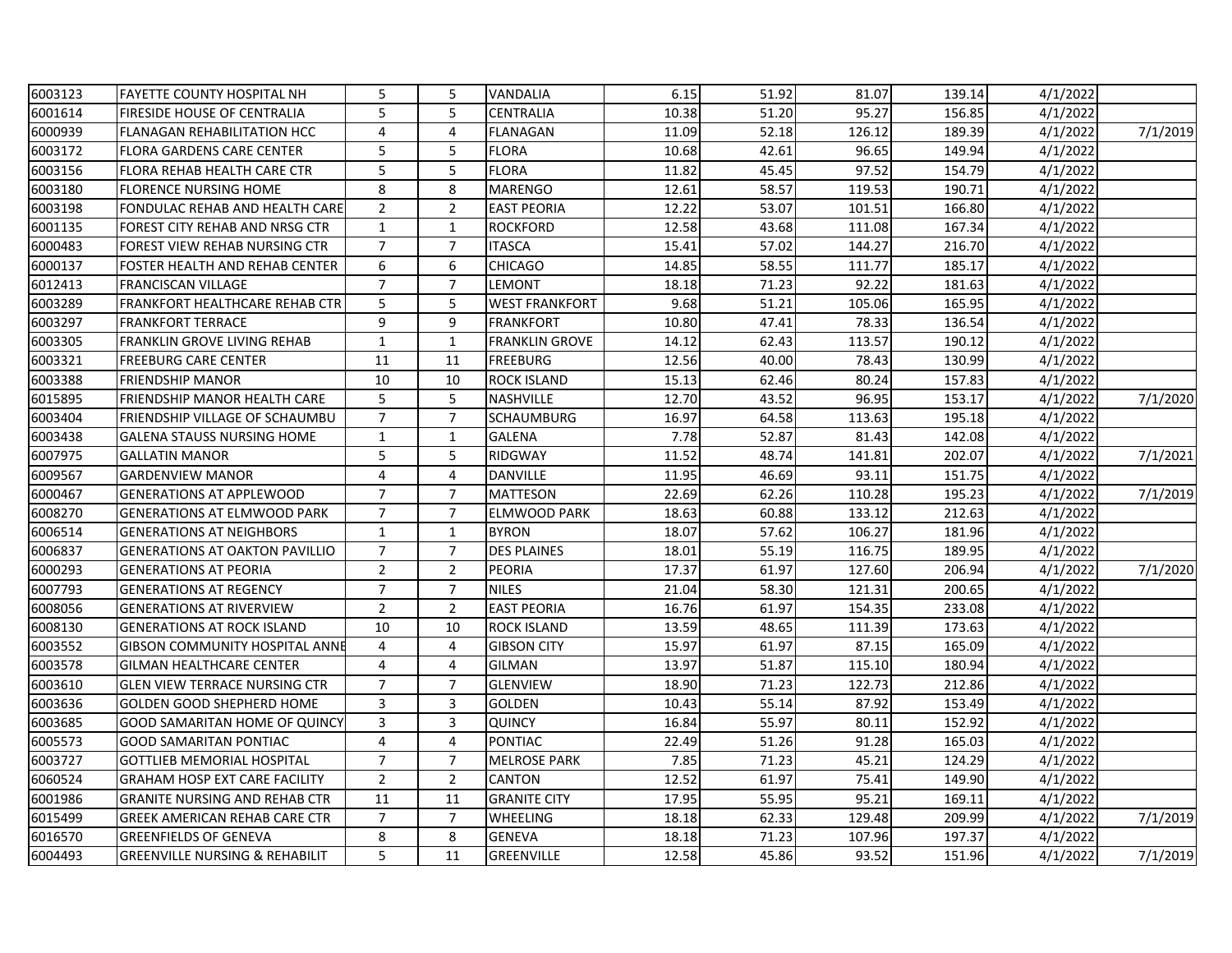| 6003511 | <b>GROSSE POINTE MANOR</b>            | $\overline{7}$ | $\overline{7}$ | <b>NILES</b>           | 20.30 | 63.58 | 152.69 | 236.57 | 4/1/2022 |           |
|---------|---------------------------------------|----------------|----------------|------------------------|-------|-------|--------|--------|----------|-----------|
| 6008593 | <b>GROVE AT THE LAKE, THE</b>         | 8              | 8              | <b>ZION</b>            | 17.26 | 54.88 | 130.69 | 202.83 | 4/1/2022 |           |
| 6003008 | <b>GROVE OF BERWYN, THE</b>           | $\overline{7}$ | $\overline{7}$ | <b>BERWYN</b>          | 17.93 | 58.29 | 118.89 | 195.11 | 4/1/2022 |           |
| 6010144 | <b>GROVE OF ELMHURST, THE</b>         | $\overline{7}$ | $\overline{7}$ | <b>ELMHURST</b>        | 12.90 | 61.22 | 135.36 | 209.48 | 4/1/2022 |           |
| 6008916 | GROVE OF EVANSTON L & R, THE          | $\overline{7}$ | $\overline{7}$ | <b>EVANSTON</b>        | 19.63 | 63.75 | 122.54 | 205.92 | 4/1/2022 |           |
| 6000574 | <b>GROVE OF FOX VALLEY</b>            | 8              | 8              | <b>AURORA</b>          | 19.36 | 63.87 | 134.07 | 217.30 | 4/1/2022 |           |
| 6003057 | GROVE OF LAGRANGE PARK, THE           | $\overline{7}$ | $\overline{7}$ | LA GRANGE PARK         | 20.04 | 63.59 | 135.24 | 218.87 | 4/1/2022 | 7/1/2020  |
| 6003412 | <b>GROVE OF NORTHBROOK, THE</b>       | $\overline{7}$ | $\overline{7}$ | <b>NORTHBROOK</b>      | 18.62 | 60.64 | 129.97 | 209.23 | 4/1/2022 | 7/1/2019  |
| 6009625 | <b>GROVE OF SKOKIE, THE</b>           | $\overline{7}$ | $\overline{7}$ | <b>SKOKIE</b>          | 17.04 | 59.02 | 134.60 | 210.66 | 4/1/2022 |           |
| 6007439 | <b>GROVE OF ST CHARLES</b>            | 8              | 8              | <b>SAINT CHARLES</b>   | 18.22 | 71.23 | 115.65 | 205.10 | 4/1/2022 | 7/1/2020  |
| 6005979 | HALLMARK HEALTHCARE OF CARLINV        | $\overline{3}$ | 3              | CARLINVILLE            | 10.32 | 55.97 | 106.55 | 172.84 | 4/1/2022 |           |
| 6003933 | HALLMARK HEALTHCARE OF PEKIN          | $\overline{2}$ | $\overline{2}$ | <b>PEKIN</b>           | 13.16 | 58.35 | 116.03 | 187.54 | 4/1/2022 |           |
| 6003974 | HAMILTON MEM REHAB AND HCC            | 5              | 5              | MC LEANSBORO           | 13.26 | 51.92 | 95.82  | 161.00 | 4/1/2022 |           |
| 6004006 | <b>HAMMOND HENRY DISTRICT HOSPITA</b> | 10             | 10             | <b>GENESEO</b>         | 16.84 | 62.94 | 83.99  | 163.77 | 4/1/2022 |           |
| 6013684 | HARMONY NURSING AND REHAB CTR         | 6              | 6              | <b>CHICAGO</b>         | 21.44 | 65.90 | 127.59 | 214.93 | 4/1/2022 |           |
| 6004089 | HAVANA HEALTH CARE CENTER             | 3              | 3              | <b>HAVANA</b>          | 13.24 | 45.63 | 88.47  | 147.34 | 4/1/2022 |           |
| 6015317 | HAWTHORNE INN OF DANVILLE             | $\overline{4}$ | $\overline{4}$ | <b>DANVILLE</b>        | 15.75 | 56.41 | 90.26  | 162.42 | 4/1/2022 |           |
| 6016901 | <b>HEALTHBRIDGE OF ARLINGTON HTS</b>  | $\overline{7}$ | $\overline{7}$ | <b>ARLINGTON HEIGH</b> | 23.30 | 57.91 | 123.53 | 204.74 | 4/1/2022 |           |
| 6009310 | <b>HEARTHSTONE MANOR</b>              | 8              | 8              | <b>WOODSTOCK</b>       | 14.54 | 70.24 | 121.88 | 206.66 | 4/1/2022 |           |
| 6004121 | <b>HEARTLAND NURSING AND REHAB</b>    | 4              | 4              | <b>CASEY</b>           | 15.01 | 55.96 | 90.47  | 161.44 | 4/1/2022 | 10/1/2020 |
| 6003446 | <b>HEARTLAND OF GALESBURG</b>         | $\overline{2}$ | $\overline{2}$ | <b>GALESBURG</b>       | 17.87 | 61.97 | 98.91  | 178.75 | 4/1/2022 | 7/1/2019  |
| 6006233 | <b>HEARTLAND OF MOLINE</b>            | 10             | 10             | <b>MOLINE</b>          | 17.95 | 61.59 | 86.33  | 165.87 | 4/1/2022 | 7/1/2019  |
| 6013437 | <b>HEARTLAND SENIOR LIVING</b>        | $\overline{4}$ | $\overline{4}$ | <b>NEOGA</b>           | 17.14 | 58.63 | 105.16 | 180.93 | 4/1/2022 | 10/1/2021 |
| 6004139 | <b>HEATHER HEALTH CARE CENTER</b>     | $\overline{7}$ | $\overline{7}$ | <b>HARVEY</b>          | 18.28 | 61.11 | 106.45 | 185.84 | 4/1/2022 |           |
| 6006704 | HELIA HEALTHCARE OF BELLEVILLE        | 11             | 11             | <b>BELLEVILLE</b>      | 9.81  | 50.42 | 172.50 | 232.73 | 4/1/2022 |           |
| 6016091 | <b>HELIA HEALTHCARE OF BENTON</b>     | 5              | 5              | <b>BENTON</b>          | 4.32  | 51.92 | 108.06 | 164.30 | 4/1/2022 |           |
| 6005870 | HELIA HEALTHCARE OF ENERGY            | 5              | 5              | <b>ENERGY</b>          | 8.43  | 50.18 | 106.44 | 165.05 | 4/1/2022 |           |
| 6006548 | <b>HELIA HEALTHCARE OF NEWTON</b>     | 5              | 9              | <b>NEWTON</b>          | 8.81  | 51.92 | 102.20 | 162.93 | 4/1/2022 |           |
| 6006910 | <b>HELIA HEALTHCARE OF OLNEY</b>      | 5              | 5              | <b>OLNEY</b>           | 10.75 | 47.89 | 105.66 | 164.30 | 4/1/2022 |           |
| 6003255 | <b>HELIA SOUTHBELT HEALTHCARE</b>     | 11             | 11             | <b>BELLEVILLE</b>      | 11.59 | 53.39 | 83.54  | 148.52 | 4/1/2022 |           |
| 6012066 | HENDERSON CO RETIREMENT CENTER        | $\overline{2}$ | $\overline{2}$ | <b>STRONGHURST</b>     | 12.85 | 53.94 | 91.03  | 157.82 | 4/1/2022 |           |
| 6003917 | HENRY AND JANE VONDERLIETH CTR        | 3              | 3              | <b>MOUNT PULASKI</b>   | 13.40 | 55.97 | 101.31 | 170.68 | 4/1/2022 |           |
| 6011613 | <b>HENRY REHAB AND NURSING</b>        | $\overline{2}$ | $\overline{2}$ | <b>HENRY</b>           | 17.85 | 61.18 | 155.77 | 234.80 | 4/1/2022 | 7/1/2019  |
| 6000756 | <b>HERITAGE HEALTH</b>                | 3              | 3              | <b>JACKSONVILLE</b>    | 13.79 | 55.48 | 112.91 | 182.18 | 4/1/2022 |           |
| 6000780 | <b>HERITAGE HEALTH BEARDSTOWN</b>     | 3              | 3              | <b>BEARDSTOWN</b>      | 12.75 | 55.97 | 98.12  | 166.84 | 4/1/2022 | 7/1/2020  |
| 6004261 | <b>HERITAGE HEALTH BLOOMINGTON</b>    | 4              | 4              | <b>BLOOMINGTON</b>     | 18.46 | 61.97 | 101.30 | 181.73 | 4/1/2022 |           |
| 6000723 | <b>HERITAGE HEALTH CARLINVILLE</b>    | 3              | 3              | CARLINVILLE            | 15.67 | 55.97 | 109.61 | 181.25 | 4/1/2022 | 7/1/2019  |
| 6007199 | <b>HERITAGE HEALTH CHILLICOTHE</b>    | $\overline{2}$ | $\overline{2}$ | <b>CHILLICOTHE</b>     | 17.36 | 58.79 | 113.56 | 189.71 | 4/1/2022 |           |
| 6002083 | HERITAGE HEALTH DWIGHT                | 4              | $\overline{4}$ | <b>DWIGHT</b>          | 16.20 | 61.97 | 114.43 | 192.60 | 4/1/2022 |           |
| 6005920 | <b>HERITAGE HEALTH EL PASO</b>        | $\overline{2}$ | $\overline{2}$ | EL PASO                | 16.72 | 61.97 | 105.96 | 184.65 | 4/1/2022 |           |
| 6006902 | <b>HERITAGE HEALTH ELGIN</b>          | 8              | 8              | <b>ELGIN</b>           | 14.27 | 69.09 | 135.36 | 218.72 | 4/1/2022 |           |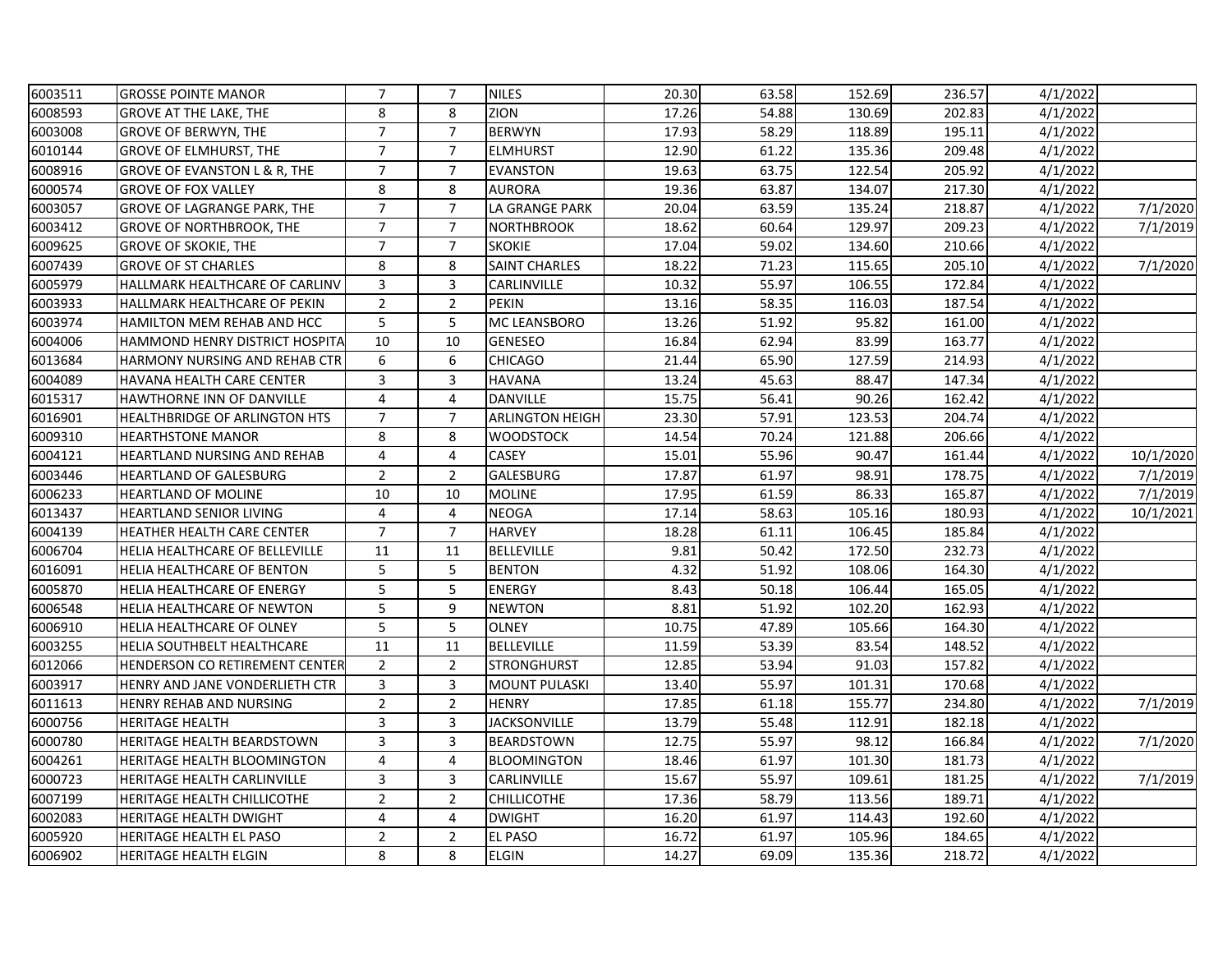| 6003560 | HERITAGE HEALTH GIBSON CITY         | 4              | 4              | <b>GIBSON CITY</b>    | 14.80 | 59.68 | 95.91  | 170.39 | 4/1/2022 |          |
|---------|-------------------------------------|----------------|----------------|-----------------------|-------|-------|--------|--------|----------|----------|
| 6000681 | <b>HERITAGE HEALTH GILLESPIE</b>    | 3              | 3              | <b>GILLESPIE</b>      | 12.41 | 54.38 | 92.85  | 159.64 | 4/1/2022 |          |
| 6004592 | <b>HERITAGE HEALTH HOOPESTON</b>    | $\overline{4}$ | 4              | <b>HOOPESTON</b>      | 17.99 | 57.68 | 130.15 | 205.82 | 4/1/2022 |          |
| 6000699 | HERITAGE HEALTH LITCHFIELD          | 3              | 3              | LITCHFIELD            | 13.64 | 54.41 | 99.51  | 167.56 | 4/1/2022 |          |
| 6004253 | HERITAGE HEALTH MENDOTA             | $\overline{2}$ | $\overline{2}$ | <b>MENDOTA</b>        | 13.89 | 58.45 | 118.28 | 190.62 | 4/1/2022 | 7/1/2019 |
| 6005367 | <b>HERITAGE HEALTH MINONK</b>       | $\overline{2}$ | $\overline{2}$ | <b>MINONK</b>         | 15.84 | 61.40 | 93.69  | 170.93 | 4/1/2022 |          |
| 6010128 | <b>HERITAGE HEALTH MOUNT ZION</b>   | 4              | 4              | <b>MOUNT ZION</b>     | 16.56 | 60.60 | 108.00 | 185.16 | 4/1/2022 |          |
| 6004287 | HERITAGE HEALTH MT STERLING         | 3              | 3              | <b>MOUNT STERLING</b> | 13.68 | 54.76 | 95.23  | 163.67 | 4/1/2022 |          |
| 6008510 | HERITAGE HEALTH NORMAL              | 4              | 4              | <b>NORMAL</b>         | 16.29 | 61.97 | 105.45 | 183.71 | 4/1/2022 |          |
| 6000707 | <b>HERITAGE HEALTH PANA</b>         | 3              | 3              | PANA                  | 13.23 | 54.33 | 107.42 | 174.98 | 4/1/2022 |          |
| 6004303 | <b>HERITAGE HEALTH PERU</b>         | $\overline{2}$ | $\overline{2}$ | PERU                  | 15.13 | 59.55 | 121.34 | 196.02 | 4/1/2022 |          |
| 6002125 | HERITAGE HEALTH ROBINSON            | 5              | 5              | <b>ROBINSON</b>       | 14.81 | 51.92 | 108.08 | 174.81 | 4/1/2022 | 7/1/2020 |
| 6004279 | <b>HERITAGE HEALTH SPRINGFIELD</b>  | 3              | 3              | SPRINGFIELD           | 18.54 | 55.97 | 111.33 | 185.84 | 1/1/2022 |          |
| 6000715 | <b>HERITAGE HEALTH STAUNTON</b>     | 3              | 3              | <b>STAUNTON</b>       | 12.01 | 55.97 | 102.75 | 170.73 | 4/1/2022 |          |
| 6004311 | <b>HERITAGE HEALTH STREATOR</b>     | $\overline{2}$ | $\overline{2}$ | <b>STREATOR</b>       | 16.57 | 59.75 | 119.43 | 195.75 | 4/1/2022 |          |
| 6009690 | <b>HERITAGE HEALTH WALNUT</b>       | $\overline{2}$ | $\overline{2}$ | WALNUT                | 12.72 | 61.97 | 117.69 | 192.38 | 4/1/2022 | 7/1/2019 |
| 6004337 | <b>HERITAGE SQUARE</b>              | $\mathbf{1}$   | $\mathbf{1}$   | <b>DIXON</b>          | 12.52 | 62.35 | 88.88  | 163.75 | 4/1/2022 | 7/1/2019 |
| 6004352 | <b>HICKORY NURSING PAVILION</b>     | $\overline{7}$ | $\overline{7}$ | <b>HICKORY HILLS</b>  | 16.15 | 56.08 | 101.18 | 173.41 | 4/1/2022 |          |
| 6016687 | <b>HICKORY POINT CHRISTIAN VILL</b> | $\overline{4}$ | 4              | <b>FORSYTH</b>        | 16.85 | 61.97 | 95.55  | 174.37 | 4/1/2022 |          |
| 6001663 | HIGHLAND HEALTH CARE CENTER         | 11             | 11             | HIGHLAND              | 9.69  | 53.59 | 108.06 | 171.34 | 4/1/2022 |          |
| 6000392 | <b>HIGHLAND OAKS</b>                | 8              | 8              | <b>ELGIN</b>          | 14.39 | 69.49 | 91.32  | 175.20 | 4/1/2022 |          |
| 6004410 | HILLCREST RETIREMENT VILLAGE        | 8              | 8              | ROUND LAKE BEAC       | 13.34 | 61.51 | 122.69 | 197.54 | 4/1/2022 |          |
| 6004428 | HILLSBORO REHAB AND HLTC            | 3              | 3              | <b>HILLSBORO</b>      | 11.14 | 51.31 | 97.35  | 159.80 | 4/1/2022 |          |
| 6004451 | HILLSIDE REHAB AND CARE CENTER      | 9              | 9              | YORKVILLE             | 6.68  | 64.59 | 119.31 | 190.58 | 4/1/2022 |          |
| 6004477 | HILLTOP SKILLED NURSING AND RE      | $\overline{4}$ | 4              | <b>CHARLESTON</b>     | 11.49 | 56.20 | 113.06 | 180.75 | 4/1/2022 |          |
| 6004485 | HILLVIEW HEALTH CARE CENTER         | 5              | 5              | VIENNA                | 8.72  | 50.24 | 76.22  | 135.18 | 4/1/2022 |          |
| 6004501 | HITZ MEMORIAL HOME                  | 11             | 11             | ALHAMBRA              | 11.23 | 51.28 | 80.50  | 143.01 | 4/1/2022 |          |
| 6006761 | HOPE CREEK NURSING AND REHABIL      | 10             | 10             | <b>EAST MOLINE</b>    | 16.85 | 57.63 | 122.26 | 196.74 | 4/1/2022 |          |
| 6016992 | IGNITE MEDICAL MCHENRY              | 8              | 8              | <b>PARK RIDGE</b>     | 19.48 | 60.64 | 105.57 | 185.69 | 4/1/2022 |          |
| 6004212 | ILLINI HERITAGE REHAB AND HC        | $\overline{4}$ | 4              | CHAMPAIGN             | 9.69  | 51.10 | 85.67  | 146.46 | 4/1/2022 |          |
| 6013023 | ILLINI RESTORATIVE CARE             | 10             | 10             | <b>SILVIS</b>         | 15.55 | 62.94 | 84.71  | 163.20 | 4/1/2022 |          |
| 6012579 | <b>IMBODEN CREEK LIVING CENTER</b>  | $\overline{4}$ | 4              | <b>DECATUR</b>        | 15.94 | 58.31 | 92.23  | 166.48 | 4/1/2022 |          |
| 6002778 | <b>INTEGRITY HC OF ALTON</b>        | 11             | 11             | <b>ALTON</b>          | 12.12 | 45.20 | 94.45  | 151.77 | 4/1/2022 |          |
| 6001788 | <b>INTEGRITY HC OF ANNA</b>         | 5              | 5              | <b>ANNA</b>           | 10.12 | 47.32 | 107.57 | 165.01 | 4/1/2022 |          |
| 6001341 | <b>INTEGRITY HC OF BELLEVILLE</b>   | 11             | 11             | <b>BELLEVILLE</b>     | 11.34 | 45.98 | 60.69  | 118.01 | 4/1/2022 |          |
| 6009203 | INTEGRITY HC OF CARBONDALE          | 5              | 5              | CARBONDALE            | 12.49 | 44.36 | 120.42 | 177.27 | 4/1/2022 |          |
| 6004469 | <b>INTEGRITY HC OF COBDEN</b>       | 5              | 5              | <b>COBDEN</b>         | 9.87  | 41.10 | 81.36  | 132.33 | 4/1/2022 |          |
| 6013106 | INTEGRITY HC OF COLUMBIA            | 11             | 11             | COLUMBIA              | 17.32 | 47.84 | 107.17 | 172.33 | 4/1/2022 |          |
| 6001028 | <b>INTEGRITY HC OF GODFREY</b>      | 11             | 11             | <b>GODFREY</b>        | 12.12 | 55.41 | 109.02 | 176.55 | 4/1/2022 |          |
| 6003362 | <b>INTEGRITY HC OF HERRIN</b>       | 5              | 5              | <b>HERRIN</b>         | 10.41 | 51.92 | 115.52 | 177.85 | 4/1/2022 |          |
| 6003230 | <b>INTEGRITY HC OF MARION</b>       | 5              | 5              | <b>MARION</b>         | 15.03 | 43.04 | 108.58 | 166.65 | 4/1/2022 |          |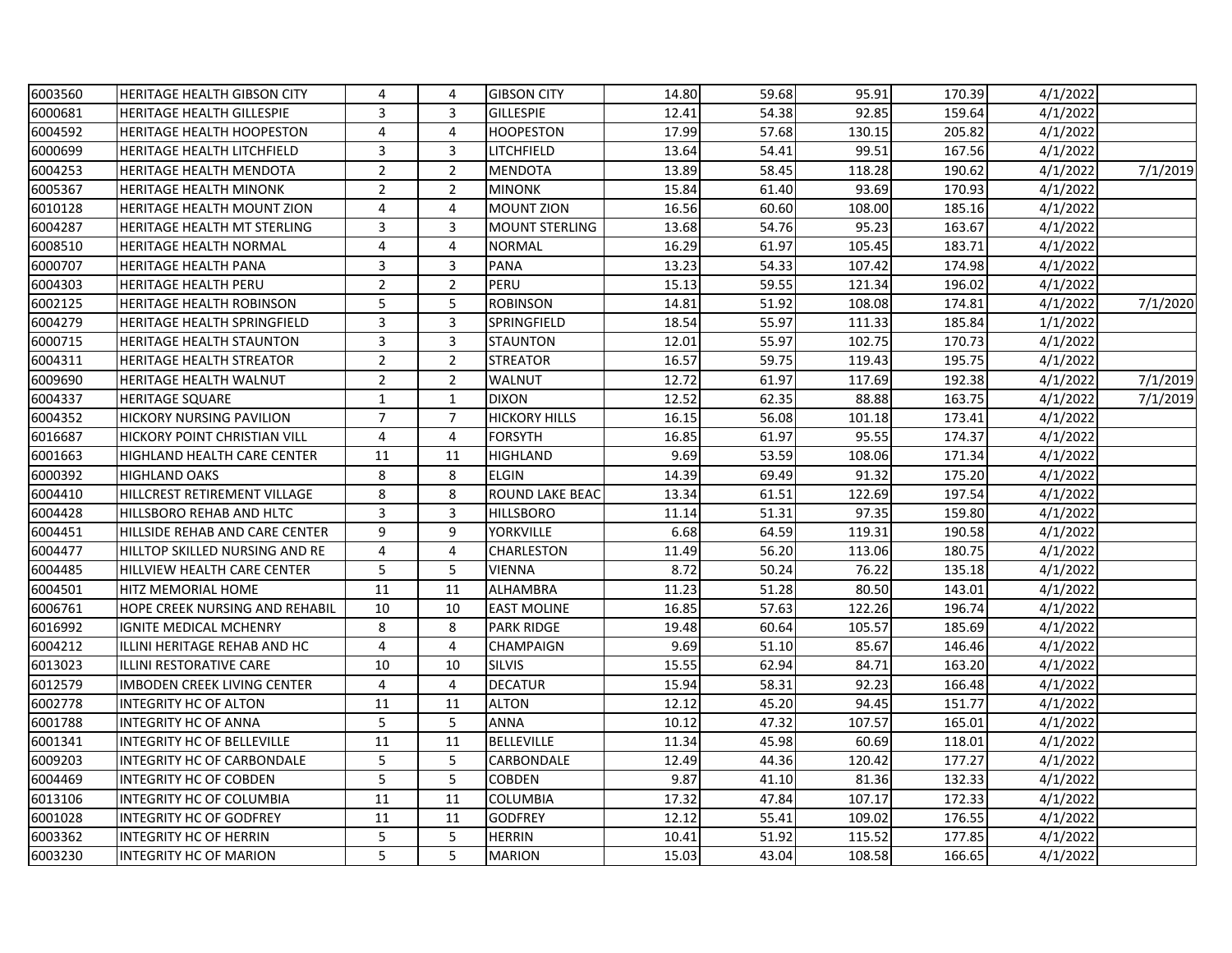| 6007116 | INTEGRITY HC OF SMITHTON            | 11             | 11             | <b>SMITHTON</b>        | 10.57 | 48.32 | 87.33  | 146.22 | 4/1/2022 |          |
|---------|-------------------------------------|----------------|----------------|------------------------|-------|-------|--------|--------|----------|----------|
| 6009534 | INTEGRITY HC OF WOOD RIVER          | 11             | 11             | <b>WOOD RIVER</b>      | 14.15 | 54.74 | 109.07 | 177.96 | 4/1/2022 |          |
| 6014633 | <b>INVERNESS HEALTH &amp; REHAB</b> | $\overline{7}$ | $\overline{7}$ | <b>INVERNESS</b>       | 22.20 | 62.63 | 116.34 | 201.17 | 4/1/2022 |          |
| 6004790 | <b>IROQUOIS RESIDENT HOME</b>       | 4              | 4              | <b>WATSEKA</b>         | 11.67 | 61.97 | 89.87  | 163.51 | 4/1/2022 |          |
| 6004840 | JACKSONVILLE SKLD NUR & REHAB       | 3              | 3              | <b>JACKSONVILLE</b>    | 11.62 | 50.07 | 111.62 | 173.31 | 4/1/2022 |          |
| 6004899 | <b>JENNINGS TERRACE</b>             | 8              | 8              | <b>AURORA</b>          | 11.85 | 46.76 | 120.97 | 179.58 | 4/1/2022 | 7/1/2020 |
| 6013312 | <b>JERSEYVILLE MANOR</b>            | 3              | 3              | <b>JERSEYVILLE</b>     | 18.32 | 51.84 | 101.13 | 171.29 | 4/1/2022 |          |
| 6004907 | JERSEYVILLE NSG AND REHAB CTR       | 3              | 3              | JERSEYVILLE            | 16.22 | 51.71 | 105.42 | 173.35 | 4/1/2022 |          |
| 6004964 | <b>JOLIET TERRACE</b>               | 9              | 9              | <b>JOLIET</b>          | 10.57 | 51.26 | 57.72  | 119.55 | 4/1/2022 |          |
| 6005433 | JONESBORO REHAB HEALTH CARE         | 5              | 5              | <b>JONESBORO</b>       | 9.58  | 50.07 | 87.95  | 147.60 | 4/1/2022 |          |
| 6006126 | KENSINGTON PLACE NRSG REHAB         | 6              | 6              | <b>CHICAGO</b>         | 15.32 | 58.44 | 147.69 | 221.45 | 4/1/2022 |          |
| 6005011 | <b>KEWANEE CARE HOME</b>            | 10             | 10             | <b>KEWANEE</b>         | 13.38 | 54.78 | 104.33 | 172.49 | 4/1/2022 |          |
| 6008999 | LACON REHAB AND NURSING             | $\overline{2}$ | $\overline{2}$ | LACON                  | 5.80  | 60.91 | 124.30 | 191.01 | 4/1/2022 |          |
| 6005169 | LAKEFRONT NURSING & REHAB CENT      | 6              | 6              | <b>CHICAGO</b>         | 13.50 | 58.76 | 137.41 | 209.67 | 4/1/2022 |          |
| 6005185 | LAKELAND REHAB AND HCC              | 5              | 5              | EFFINGHAM              | 12.87 | 51.42 | 97.94  | 162.23 | 4/1/2022 |          |
| 6005227 | LAKEVIEW REHAB NURSING CENTER       | 6              | 6              | CHICAGO                | 13.51 | 71.23 | 136.17 | 220.91 | 4/1/2022 |          |
| 6005235 | LAKEWOOD NURSING AND REHAB CTI      | 9              | 9              | PLAINFIELD             | 18.85 | 67.87 | 116.05 | 202.77 | 4/1/2022 |          |
| 6000640 | LANDMARK OF DES PLAINES REHABI      | $\overline{7}$ | $\overline{7}$ | <b>DES PLAINES</b>     | 17.48 | 71.23 | 178.89 | 267.60 | 4/1/2022 |          |
| 6007918 | LANDMARK OF RICHTON PARK            | $\overline{7}$ | $\overline{7}$ | <b>RICHTON PARK</b>    | 18.34 | 64.48 | 127.82 | 210.64 | 4/1/2022 |          |
| 6001044 | <b>LEBANON CARE CENTER</b>          | 11             | 11             | LEBANON                | 11.01 | 41.74 | 104.76 | 157.51 | 4/1/2022 |          |
| 6005284 | LEE MANOR NURSING HM                | $\overline{7}$ | $\overline{7}$ | <b>DES PLAINES</b>     | 17.81 | 61.09 | 128.59 | 207.49 | 4/1/2022 |          |
| 6014492 | LEMONT NURSING AND REHAB CTR        | $\overline{7}$ | $\overline{7}$ | LEMONT                 | 23.05 | 65.07 | 97.05  | 185.17 | 4/1/2022 |          |
| 6005292 | LENA LIVING CENTER                  | $\mathbf{1}$   | $\mathbf{1}$   | LENA                   | 16.77 | 52.97 | 87.36  | 157.10 | 4/1/2022 |          |
| 6005300 | <b>LEWIS MEMORIAL</b>               | 3              | 3              | SPRINGFIELD            | 16.84 | 55.97 | 97.04  | 169.85 | 4/1/2022 |          |
| 6005359 | LIBERTYVILLE MANOR EXT CARE         | 8              | 8              | <b>LIBERTYVILLE</b>    | 12.08 | 65.51 | 96.48  | 174.07 | 4/1/2022 |          |
| 6005490 | LINCOLN VILLAGE HEALTHCARE          | 3              | 3              | LINCOLN                | 15.64 | 55.97 | 145.66 | 217.27 | 4/1/2022 | 7/1/2020 |
| 6009005 | LITTLE SISTERS OF PALATINE          | $\overline{7}$ | $\overline{7}$ | <b>PALATINE</b>        | 9.22  | 71.23 | 86.54  | 166.99 | 4/1/2022 |          |
| 6005563 | LITTLE SISTERS OF THE POOR          | 6              | 6              | <b>CHICAGO</b>         | 10.11 | 71.23 | 95.54  | 176.88 | 4/1/2022 |          |
| 6007140 | LITTLE VILLAGE NURSING AND REH      | 6              | 6              | <b>CHICAGO</b>         | 12.58 | 63.00 | 142.65 | 218.23 | 4/1/2022 |          |
| 6011597 | LOFT REHAB AND NRSG OF CANTON       | $\overline{2}$ | $\overline{2}$ | CANTON                 | 14.56 | 61.97 | 116.41 | 192.94 | 4/1/2022 |          |
| 6000244 | LOFT REHAB AND NRSG OF NORMAL       | 4              | 4              | <b>NORMAL</b>          | 14.04 | 61.97 | 116.52 | 192.53 | 4/1/2022 |          |
| 6005938 | LOFT REHAB OF DECATUR               | 4              | 4              | <b>DECATUR</b>         | 16.73 | 61.75 | 112.65 | 191.13 | 4/1/2022 | 7/1/2020 |
| 6006282 | LOFT REHAB OF ROCK SPRINGS, TH      | 4              | 4              | <b>DECATUR</b>         | 15.89 | 57.80 | 116.69 | 190.38 | 4/1/2022 | 7/1/2020 |
| 6005722 | LOFT REHABILITATION AND NURSIN      | $\overline{2}$ | $\overline{2}$ | <b>EUREKA</b>          | 15.28 | 61.97 | 117.63 | 194.88 | 4/1/2022 | 7/1/2020 |
| 6016943 | <b>LUTHER OAKS</b>                  | 4              | 4              | <b>BLOOMINGTON</b>     | 16.84 | 61.97 | 77.64  | 156.45 | 4/1/2022 |          |
| 6005599 | <b>LUTHERAN CARE CTR</b>            | 5              | 5              | <b>ALTAMONT</b>        | 12.16 | 51.92 | 82.24  | 146.32 | 4/1/2022 |          |
| 6005607 | LUTHERAN HOME FOR THE AGED          | $\overline{7}$ | $\overline{7}$ | <b>ARLINGTON HEIGH</b> | 18.18 | 71.23 | 101.64 | 191.05 | 4/1/2022 |          |
| 6005615 | LUTHERAN HOME INC                   | $\overline{2}$ | $\overline{2}$ | PEORIA                 | 12.52 | 61.97 | 96.88  | 171.37 | 4/1/2022 |          |
| 6005649 | MACOMB POST ACUTE CARE CENTER       | $\overline{2}$ | $\overline{2}$ | <b>MACOMB</b>          | 17.46 | 61.97 | 119.80 | 199.23 | 4/1/2022 | 7/1/2019 |
| 6009013 | MADO HEALTHCARE - UPTOWN            | 6              | 6              | CHICAGO                | 14.20 | 60.17 | 138.69 | 213.06 | 4/1/2022 |          |
| 6016885 | <b>MANOR COURT OF CARBONDALE</b>    | 5              | 5              | CARBONDALE             | 23.74 | 51.92 | 103.71 | 179.37 | 4/1/2022 |          |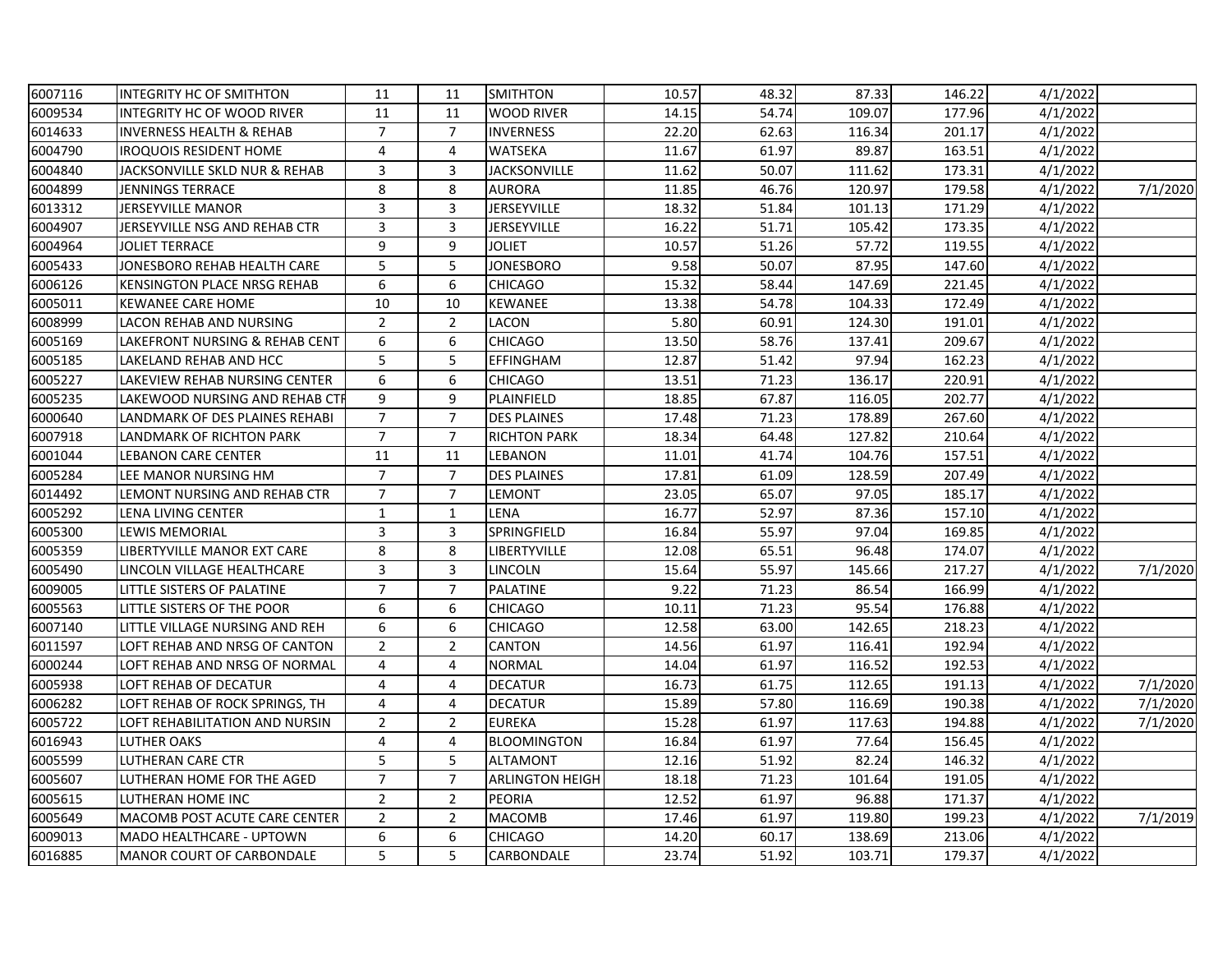| 6015879 | <b>MANOR COURT OF CLINTON</b>         | 4              | 4              | <b>CLINTON</b>         | 17.98 | 56.62 | 89.67  | 164.27 | 4/1/2022  |          |
|---------|---------------------------------------|----------------|----------------|------------------------|-------|-------|--------|--------|-----------|----------|
| 6016133 | <b>MANOR COURT OF FREEPORT</b>        | $\mathbf{1}$   | $\mathbf{1}$   | <b>FREEPORT</b>        | 17.96 | 59.32 | 89.50  | 166.78 | 4/1/2022  |          |
| 6013189 | <b>MANOR COURT OF MARYVILLE</b>       | 11             | 11             | <b>MARYVILLE</b>       | 13.81 | 55.95 | 96.16  | 165.92 | 4/1/2022  | 7/1/2020 |
| 6016190 | <b>MANOR COURT OF PEORIA</b>          | $\overline{2}$ | $\overline{2}$ | <b>PEORIA</b>          | 20.79 | 61.97 | 90.89  | 173.65 | 4/1/2022  |          |
| 6015887 | <b>MANOR COURT OF PERU</b>            | $\overline{2}$ | $\overline{2}$ | PERU                   | 17.87 | 57.43 | 114.95 | 190.25 | 4/1/2022  |          |
| 6015861 | <b>MANOR COURT OF PRINCETON</b>       | $\overline{2}$ | $\overline{2}$ | <b>PRINCETON</b>       | 17.87 | 58.26 | 93.22  | 169.35 | 4/1/2022  |          |
| 6016976 | <b>MANOR COURT OF ROCHELLE</b>        | $\mathbf 1$    | $\mathbf{1}$   | <b>ROCHELLE</b>        | 17.96 | 57.85 | 73.87  | 149.68 | 4/1/2022  |          |
| 6010912 | <b>MANORCARE OF PALOS HTS EAST</b>    | $\overline{7}$ | $\overline{7}$ | <b>PALOS HEIGHTS</b>   | 24.37 | 68.94 | 100.75 | 194.06 | 4/1/2022  | 7/1/2019 |
| 6005748 | <b>MAR KA NURSING HOME</b>            | 11             | 11             | <b>MASCOUTAH</b>       | 10.11 | 46.74 | 121.36 | 178.21 | 4/1/2022  |          |
| 6005797 | <b>MARIGOLD REHABILITATION HCC</b>    | $\overline{2}$ | $\overline{2}$ | <b>GALESBURG</b>       | 11.91 | 48.35 | 109.18 | 169.44 | 4/1/2022  |          |
| 6001291 | MARSHALL REHAB & NURSING              | 4              | 4              | MARSHALL               | 12.81 | 61.97 | 137.29 | 212.07 | 4/1/2022  |          |
| 6011688 | <b>MASON CITY AREA NURSING HOME</b>   | 3              | 3              | <b>MASON CITY</b>      | 15.91 | 55.26 | 94.71  | 165.88 | 4/1/2022  |          |
| 6004691 | <b>MASON POINT</b>                    | 4              | 4              | SULLIVAN               | 10.80 | 52.43 | 96.27  | 159.50 | 4/1/2022  | 7/1/2020 |
| 6005888 | <b>MATTOON REHAB AND HCC</b>          | $\overline{4}$ | 4              | <b>MATTOON</b>         | 10.99 | 55.71 | 97.07  | 163.77 | 4/1/2022  |          |
| 6005896 | <b>MAYFIELD CARE AND REHAB</b>        | 6              | 6              | <b>CHICAGO</b>         | 12.93 | 61.64 | 149.35 | 223.92 | 4/1/2022  |          |
| 6005417 | MCLEANSBORO REHAB & HEALTH CC         | 5              | 5              | MC LEANSBORO           | 9.24  | 51.92 | 86.15  | 147.31 | 4/1/2022  |          |
| 6013120 | <b>MEADOWBROOK MANOR</b>              | 9              | 9              | <b>BOLINGBROOK</b>     | 17.07 | 61.30 | 127.55 | 205.92 | 4/1/2022  |          |
| 6014518 | <b>MEADOWBROOK MANOR NAPERVILL</b>    | $\overline{7}$ | $\overline{7}$ | NAPERVILLE             | 18.61 | 59.19 | 118.37 | 196.17 | 4/1/2022  |          |
| 6016281 | <b>MEADOWBROOK MANOR OF LAGRAN</b>    | $\overline{7}$ | $\overline{7}$ | LA GRANGE              | 23.30 | 60.50 | 135.31 | 219.11 | 4/1/2022  |          |
| 6005987 | MEADOWBROOK SKILLED NURSING A         | 5              | 5              | <b>GRAYVILLE</b>       | 9.03  | 43.37 | 102.41 | 154.81 | 4/1/2022  |          |
| 6006019 | <b>MEDINA NURSING CENTER</b>          | $\mathbf{1}$   | $\mathbf{1}$   | <b>DURAND</b>          | 14.74 | 62.60 | 80.11  | 157.45 | 4/1/2022  | 7/1/2019 |
| 6006035 | MEMORIAL CARE CENTER                  | 11             | 11             | <b>BELLEVILLE</b>      | 6.15  | 55.95 | 145.21 | 207.31 | 10/1/2020 |          |
| 6006076 | <b>MERCER MANOR REHABILITATION</b>    | 10             | 10             | <b>ALEDO</b>           | 17.80 | 62.94 | 164.01 | 244.75 | 4/1/2022  | 7/1/2020 |
| 6016737 | <b>MERCY CIRCLE</b>                   | 6              | 6              | <b>CHICAGO</b>         | 18.18 | 57.91 | 120.20 | 196.29 | 4/1/2022  |          |
| 6015697 | MERCY HARVARD HOSPITAL CR CTR         | 8              | 8              | <b>HARVARD</b>         | 10.15 | 71.23 | 105.71 | 187.09 | 4/1/2022  |          |
| 6010391 | <b>MERCY REHAB AND CARE CENTER, I</b> | 11             | 11             | <b>SWANSEA</b>         | 18.54 | 55.95 | 97.99  | 172.48 | 4/1/2022  |          |
| 6015812 | <b>MERIDIAN VILLAGE CARE CENTER</b>   | 11             | 11             | <b>GLEN CARBON</b>     | 16.85 | 55.95 | 92.75  | 165.55 | 4/1/2022  |          |
| 6006118 | <b>METROPOLIS REHAB AND HCC</b>       | 5              | 5              | <b>METROPOLIS</b>      | 16.62 | 51.51 | 105.50 | 173.63 | 4/1/2022  |          |
| 6002208 | MICHAELSEN HEALTH CENTER              | 8              | 8              | <b>BATAVIA</b>         | 17.23 | 71.23 | 88.10  | 176.56 | 4/1/2022  |          |
| 6003826 | MIDWAY NEUROLOGICAL REHAB CTR         | $\overline{7}$ | $\overline{7}$ | <b>BRIDGEVIEW</b>      | 14.24 | 43.72 | 122.44 | 180.40 | 4/1/2022  |          |
| 6014294 | MILLER HEALTHCARE CENTER              | 9              | 9              | KANKAKEE               | 18.18 | 71.09 | 101.25 | 190.52 | 4/1/2022  |          |
| 6006258 | MOMENCE MEADOWS NURSING AND           | 9              | 9              | <b>MOMENCE</b>         | 13.57 | 55.59 | 147.33 | 216.49 | 4/1/2022  |          |
| 6006266 | MONMOUTH NURSING HOME                 | $\overline{2}$ | $\overline{2}$ | <b>MONMOUTH</b>        | 12.84 | 56.26 | 83.27  | 152.37 | 4/1/2022  |          |
| 6004444 | <b>MONTGOMERY NURSING AND REHAB</b>   | 3              | 3              | <b>HILLSBORO</b>       | 11.19 | 51.71 | 106.19 | 169.09 | 4/1/2022  |          |
| 6013171 | <b>MONTGOMERY PLACE</b>               | 6              | 6              | <b>CHICAGO</b>         | 14.39 | 71.23 | 104.58 | 190.20 | 10/1/2019 |          |
| 6005698 | MOORINGS OF ARLINGTON HEIGHTS         | $\overline{7}$ | $\overline{7}$ | <b>ARLINGTON HEIGH</b> | 14.39 | 70.75 | 116.33 | 201.47 | 10/1/2020 |          |
| 6012322 | MOWEAQUA REHAB AND HEALTH CR          | 4              | 4              | <b>MOWEAQUA</b>        | 15.55 | 54.37 | 99.38  | 169.30 | 4/1/2022  | 7/1/2019 |
| 6012512 | MT VERNON COUNTRYSIDE MANOR           | 5              | 5              | <b>MOUNT VERNON</b>    | 16.20 | 48.34 | 100.13 | 164.67 | 4/1/2022  |          |
| 6001531 | <b>MT VERNON HEALTH CARE CENTER</b>   | 5              | 5              | <b>MOUNT VERNON</b>    | 8.92  | 38.07 | 102.75 | 149.74 | 4/1/2022  |          |
| 6006498 | NATURE TRAIL HEALTH AND REHAB         | 5              | 5              | <b>MOUNT VERNON</b>    | 10.03 | 51.04 | 110.49 | 171.56 | 4/1/2022  |          |
| 6006522 | NEW ATHENS HOME FOR THE AGED          | 11             | 11             | <b>NEW ATHENS</b>      | 12.09 | 51.39 | 81.42  | 144.90 | 4/1/2022  |          |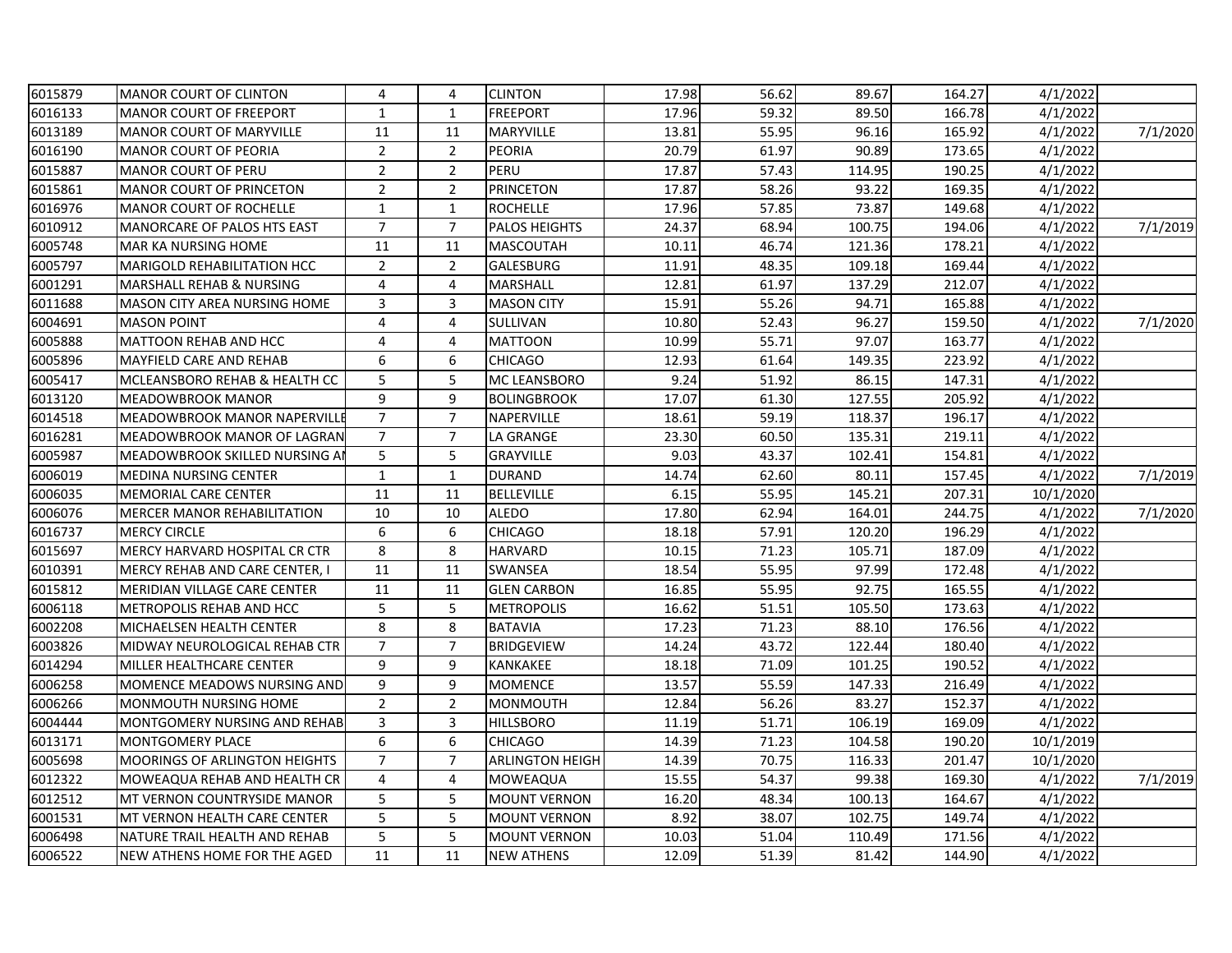| 6002091 | NEWMAN REHAB HEALTH CARE CTR         | 4              | 4              | <b>NEWMAN</b>       | 10.75 | 52.49 | 92.21  | 155.45 | 4/1/2022 |          |
|---------|--------------------------------------|----------------|----------------|---------------------|-------|-------|--------|--------|----------|----------|
| 6003644 | NILES NURSING AND REHAB CTR          | $\overline{7}$ | $\overline{7}$ | <b>NILES</b>        | 18.33 | 48.86 | 128.14 | 195.33 | 4/1/2022 | 7/1/2019 |
| 6006555 | <b>NOKOMIS REHAB HEALTH CARE CTR</b> | 3              | 3              | <b>NOKOMIS</b>      | 11.41 | 41.71 | 98.20  | 151.32 | 4/1/2022 |          |
| 6006571 | <b>NORRIDGE GARDENS</b>              | $\overline{7}$ | $\overline{7}$ | <b>NORRIDGE</b>     | 16.53 | 64.87 | 112.50 | 193.90 | 4/1/2022 |          |
| 6006605 | NORTH AURORA CARE CENTER             | 8              | 8              | <b>NORTH AURORA</b> | 11.24 | 50.99 | 74.48  | 136.71 | 4/1/2022 |          |
| 6006696 | NORWOOD CROSSING                     | 6              | 6              | <b>CHICAGO</b>      | 16.76 | 67.13 | 98.39  | 182.28 | 4/1/2022 |          |
| 6006720 | <b>OAK BROOK CARE</b>                | $\overline{7}$ | $\overline{7}$ | <b>OAK BROOK</b>    | 16.90 | 71.23 | 112.18 | 200.31 | 4/1/2022 | 7/1/2019 |
| 6006779 | OAK LAWN RESPIRATORY AND REHAB       | $\overline{7}$ | $\overline{7}$ | <b>OAK LAWN</b>     | 13.23 | 55.20 | 139.84 | 208.27 | 4/1/2022 |          |
| 6006795 | <b>OAK PARK OASIS</b>                | $\overline{7}$ | $\overline{7}$ | <b>OAK PARK</b>     | 15.92 | 56.28 | 124.54 | 196.74 | 4/1/2022 |          |
| 6003487 | OAKVIEW NURSING AND REHAB            | 5              | 5              | <b>MOUNT CARMEL</b> | 16.41 | 51.92 | 84.29  | 152.62 | 4/1/2022 | 7/1/2019 |
| 6006860 | ODD FELLOWS REBEKAH HOME             | 4              | $\overline{4}$ | <b>MATTOON</b>      | 14.69 | 61.97 | 87.17  | 163.83 | 4/1/2022 | 7/1/2020 |
| 6006878 | ODIN HEALTH AND REHAB CENTER         | 5              | 5              | <b>ODIN</b>         | 11.42 | 45.58 | 117.58 | 174.58 | 4/1/2022 |          |
| 6009989 | OREGON LIVING AND REHAB CENTER       | $\mathbf{1}$   | $\mathbf{1}$   | OREGON              | 14.42 | 56.00 | 109.69 | 180.11 | 4/1/2022 |          |
| 6011407 | OSF SAINT JOSEPH MEDICAL CENTE       | $\overline{4}$ | 4              | <b>BLOOMINGTON</b>  | 3.66  | 61.97 | 112.26 | 177.89 | 1/1/2020 |          |
| 6006985 | <b>OTTAWA PAVILION</b>               | $\overline{2}$ | $\overline{2}$ | <b>OTTAWA</b>       | 18.14 | 58.29 | 114.78 | 191.21 | 4/1/2022 |          |
| 6006993 | OUR LADY OF ANGELS RETIREMENT        | 9              | 9              | Joliet              | 16.76 | 66.47 | 106.65 | 189.88 | 4/1/2022 | 7/1/2020 |
| 6007041 | PA PETERSON AT THE CITADEL           | $\mathbf{1}$   | $\mathbf{1}$   | <b>ROCKFORD</b>     | 15.73 | 62.94 | 121.88 | 200.55 | 4/1/2022 |          |
| 6002109 | PALM TERRACE OF MATTOON              | 4              | 4              | <b>MATTOON</b>      | 11.63 | 40.11 | 77.99  | 129.73 | 4/1/2022 |          |
| 6007843 | PALOS HEIGHTS REHABILITATION         | $\overline{7}$ | $\overline{7}$ | <b>CRESTWOOD</b>    | 32.17 | 71.23 | 119.04 | 222.44 | 4/1/2022 |          |
| 6004766 | <b>PARC JOLIET</b>                   | 9              | 9              | <b>JOLIET</b>       | 14.22 | 52.43 | 121.87 | 188.52 | 4/1/2022 |          |
| 6007090 | PARIS HEALTH AND REHAB CENTER        | 4              | 4              | <b>PARIS</b>        | 12.22 | 56.03 | 108.93 | 177.18 | 4/1/2022 |          |
| 6003073 | PARK PLACE OF BELVIDERE              | $\mathbf{1}$   | $\mathbf{1}$   | <b>BELVIDERE</b>    | 9.50  | 54.24 | 118.49 | 182.23 | 4/1/2022 |          |
| 6003875 | PARK POINTE HEALTHCARE AND REH       | 9              | 9              | <b>MORRIS</b>       | 19.22 | 59.97 | 92.54  | 171.73 | 4/1/2022 |          |
| 6007157 | <b>PARK RIDGE CARE CENTER</b>        | $\overline{7}$ | $\overline{7}$ | <b>PARK RIDGE</b>   | 17.51 | 64.56 | 138.83 | 220.90 | 4/1/2022 | 7/1/2020 |
| 6002315 | <b>PARK VIEW REHAB CENTER</b>        | 6              | 6              | <b>CHICAGO</b>      | 15.67 | 46.61 | 93.83  | 156.11 | 4/1/2022 |          |
| 6001374 | PARKER NURSING AND REHAB CTR         | $\overline{2}$ | $\overline{2}$ | <b>STREATOR</b>     | 12.01 | 57.94 | 142.34 | 212.29 | 4/1/2022 |          |
| 6005003 | PARKSHORE ESTATES NRSG REHAB         | 6              | 6              | CHICAGO             | 13.59 | 50.54 | 124.28 | 188.41 | 4/1/2022 |          |
| 6014385 | <b>PARKWAY MANOR</b>                 | 5              | 5              | <b>MARION</b>       | 19.68 | 51.92 | 110.14 | 181.74 | 4/1/2022 |          |
| 6009112 | PAUL HOUSE & HEALTHCARE CENTER       | 6              | 6              | <b>CHICAGO</b>      | 18.72 | 71.23 | 137.23 | 227.18 | 4/1/2022 |          |
| 6009799 | PAVILION OF WAUKEGAN                 | 8              | 8              | WAUKEGAN            | 12.63 | 62.93 | 97.89  | 173.45 | 4/1/2022 |          |
| 6011803 | PEARL OF CRYSTAL LAKE, THE           | 8              | 8              | <b>CRYSTAL LAKE</b> | 20.77 | 71.23 | 110.25 | 202.25 | 4/1/2022 |          |
| 6014906 | PEARL OF HILLSIDE, THE               | $\overline{7}$ | $\overline{7}$ | <b>HILLSIDE</b>     | 22.13 | 63.36 | 128.53 | 214.02 | 4/1/2022 |          |
| 6000251 | PEARL OF NAPERVILLE THE              | $\overline{7}$ | $\overline{7}$ | NAPERVILLE          | 14.95 | 71.23 | 121.80 | 207.98 | 4/1/2022 |          |
| 6000327 | PEARL OF ROLLING MEADOWS THE         | $\overline{7}$ | $\overline{7}$ | ROLLING MEADOW      | 19.67 | 66.97 | 123.94 | 210.58 | 4/1/2022 |          |
| 6003339 | PEARL PAVILION                       | $\mathbf{1}$   | $\mathbf{1}$   | <b>FREEPORT</b>     | 16.15 | 59.27 | 105.63 | 181.05 | 4/1/2022 |          |
| 6011712 | <b>PEKIN MANOR</b>                   | $\overline{2}$ | $\overline{2}$ | <b>PEKIN</b>        | 19.08 | 61.21 | 93.84  | 174.13 | 4/1/2022 | 7/1/2020 |
| 6007355 | PERSHING GARDENS HC CENTER           | $\overline{7}$ | $\overline{7}$ | <b>STICKNEY</b>     | 16.38 | 61.44 | 124.02 | 201.84 | 4/1/2022 |          |
| 6007371 | PETERSON PARK HEALTH CARE CTR        | 6              | 6              | <b>CHICAGO</b>      | 19.61 | 65.21 | 121.99 | 206.81 | 4/1/2022 |          |
| 6005441 | PINCKNEYVILLE NURSING & REHABI       | 5              | 5              | PINCKNEYVILLE       | 13.92 | 47.04 | 97.29  | 158.25 | 4/1/2022 |          |
| 6004741 | PINE CREST HEALTH CARE               | $\overline{7}$ | $\overline{7}$ | <b>HAZEL CREST</b>  | 18.35 | 47.71 | 93.04  | 159.10 | 4/1/2022 |          |
| 6007447 | PINECREST MANOR                      | $\mathbf{1}$   | $\mathbf{1}$   | <b>MOUNT MORRIS</b> | 15.11 | 62.94 | 76.54  | 154.59 | 4/1/2022 | 7/1/2019 |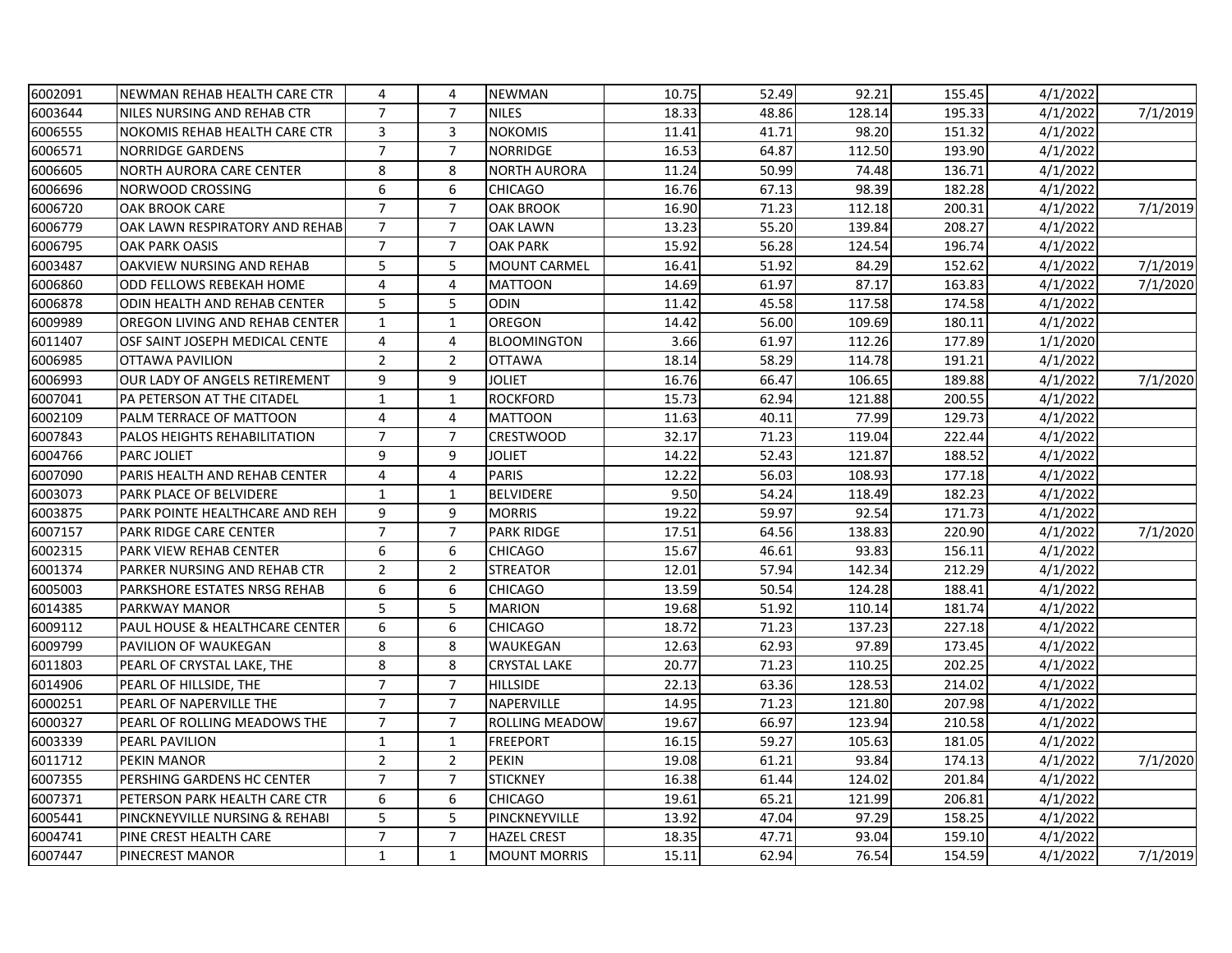| 6003792 | PIPER CITY REHAB LIVING CTR           | 4              | 4              | <b>PIPER CITY</b>      | 10.96 | 52.18 | 102.49 | 165.63 | 4/1/2022 |          |
|---------|---------------------------------------|----------------|----------------|------------------------|-------|-------|--------|--------|----------|----------|
| 6012470 | <b>PITTSFIELD MANOR</b>               | 3              | 3              | PITTSFIELD             | 16.02 | 55.97 | 85.30  | 157.29 | 4/1/2022 | 7/1/2019 |
| 6007488 | PLEASANT MEADOWS SENIOR LIVING        | 4              | 4              | CHRISMAN               | 14.69 | 57.92 | 108.12 | 180.73 | 4/1/2022 | 7/1/2020 |
| 6007512 | PLEASANT VIEW LUTHER HOME             | $\overline{2}$ | $\overline{2}$ | <b>OTTAWA</b>          | 16.41 | 61.97 | 91.64  | 170.02 | 4/1/2022 |          |
| 6007504 | PLEASANT VIEW REHAB AND HCC           | $\mathbf{1}$   | $\mathbf{1}$   | <b>MORRISON</b>        | 9.30  | 47.54 | 119.66 | 176.50 | 4/1/2022 |          |
| 6007546 | POLO REHABILITATION AND HCC           | $\mathbf{1}$   | $\mathbf{1}$   | <b>POLO</b>            | 9.94  | 51.22 | 167.55 | 228.71 | 4/1/2022 |          |
| 6007561 | <b>PRAIRIE CITY REHAB AND HC</b>      | $\overline{2}$ | $\overline{2}$ | <b>PRAIRIE CITY</b>    | 9.17  | 48.33 | 140.74 | 198.24 | 4/1/2022 |          |
| 6008502 | PRAIRIE CROSSING LVG AND REHAB        | $\mathbf 1$    | $\mathbf{1}$   | <b>SHABBONA</b>        | 12.10 | 58.01 | 113.36 | 183.47 | 4/1/2022 |          |
| 6011746 | PRAIRIE MANOR NURSING REHAB           | $\overline{7}$ | $\overline{7}$ | <b>CHICAGO HEIGHTS</b> | 24.85 | 67.45 | 148.13 | 240.43 | 4/1/2022 |          |
| 6010078 | <b>PRAIRIE OASIS</b>                  | $\overline{7}$ | $\overline{7}$ | SOUTH HOLLAND          | 17.87 | 60.80 | 114.22 | 192.89 | 4/1/2022 |          |
| 6007082 | PRAIRIE ROSE HEALTH CARE CTR          | 3              | 3              | <b>PANA</b>            | 10.40 | 47.76 | 94.09  | 152.25 | 4/1/2022 |          |
| 6006027 | PRAIRIE VLG HEALTHCARE CTR INC        | 3              | 3              | <b>JACKSONVILLE</b>    | 12.12 | 50.18 | 134.27 | 196.57 | 4/1/2022 |          |
| 6007595 | <b>PRAIRIEVIEW LUTHERAN HOME</b>      | 4              | 4              | <b>DANFORTH</b>        | 12.95 | 61.97 | 106.98 | 181.90 | 4/1/2022 |          |
| 6012645 | PRINCETON REHABILITATION AND H        | 6              | 6              | <b>CHICAGO</b>         | 17.33 | 60.87 | 103.47 | 181.67 | 4/1/2022 |          |
| 6000228 | PROMEDICA SKILLED NURSING AH          | $\overline{7}$ | $\overline{7}$ | <b>ARLINGTON HEIGH</b> | 22.10 | 71.23 | 103.01 | 196.34 | 4/1/2022 | 7/1/2019 |
| 6012686 | PROMEDICA SKILLED NURSING EG          | $\overline{7}$ | $\overline{7}$ | ELK GROVE VLG          | 24.40 | 71.23 | 93.02  | 188.65 | 4/1/2022 | 7/1/2019 |
| 6006332 | PROMEDICA SKILLED NURSING HIN         | $\overline{7}$ | $\overline{7}$ | <b>HINSDALE</b>        | 16.20 | 71.23 | 98.55  | 185.98 | 4/1/2022 | 7/1/2019 |
| 6012611 | PROMEDICA SKILLED NURSING HOM         | $\overline{7}$ | $\overline{7}$ | <b>HOMEWOOD</b>        | 24.88 | 66.92 | 97.35  | 189.15 | 4/1/2022 | 7/1/2019 |
| 6010482 | PROMEDICA SKILLED NURSING LIB         | 8              | 8              | LIBERTYVILLE           | 19.25 | 71.07 | 100.96 | 191.28 | 4/1/2022 | 7/1/2019 |
| 6000236 | PROMEDICA SKILLED NURSING OLE         | $\overline{7}$ | $\overline{7}$ | <b>OAK LAWN</b>        | 24.00 | 71.23 | 107.20 | 202.43 | 4/1/2022 | 7/1/2019 |
| 6000343 | PROMEDICA SKILLED NURSING OLW         | $\overline{7}$ | $\overline{7}$ | <b>OAK LAWN</b>        | 21.28 | 69.04 | 99.82  | 190.14 | 4/1/2022 | 7/1/2019 |
| 6014534 | PROMEDICA SKILLED NURSING PHW         | $\overline{7}$ | $\overline{7}$ | <b>PALOS HEIGHTS</b>   | 24.77 | 71.23 | 102.51 | 198.51 | 4/1/2022 | 7/1/2019 |
| 6007876 | PROVIDENCE DOWNERS GROVE              | $\overline{7}$ | $\overline{7}$ | <b>DOWNERS GROVE</b>   | 16.29 | 71.23 | 109.44 | 196.96 | 4/1/2022 |          |
| 6005466 | <b>QUINCY HEALTHCARE AND SENIOR L</b> | 3              | 3              | <b>QUINCY</b>          | 14.48 | 55.97 | 109.41 | 179.86 | 4/1/2022 |          |
| 6016356 | <b>RADFORD GREEN</b>                  | $\,8\,$        | 8              | LINCOLNSHIRE           | 18.90 | 71.23 | 99.85  | 189.98 | 4/1/2022 |          |
| 6007751 | <b>RED BUD REGIONAL CARE</b>          | 5              | 5              | <b>RED BUD</b>         | 14.47 | 51.92 | 91.51  | 157.90 | 4/1/2022 |          |
| 6008239 | <b>REGENCY CARE</b>                   | 3              | 3              | SPRINGFIELD            | 15.16 | 55.97 | 95.42  | 166.55 | 4/1/2022 |          |
| 6011381 | <b>REGENCY CARE OF MORRIS</b>         | 9              | 9              | <b>MORRIS</b>          | 17.11 | 63.96 | 105.46 | 186.53 | 4/1/2022 |          |
| 6011373 | <b>REGENCY CARE OF STERLING</b>       | $\mathbf 1$    | $\mathbf{1}$   | <b>STERLING</b>        | 15.00 | 57.69 | 106.98 | 179.67 | 4/1/2022 |          |
| 6006712 | RENAISSANCE CARE CENTER               | $\overline{2}$ | $\overline{2}$ | <b>CANTON</b>          | 12.02 | 43.13 | 109.29 | 164.44 | 4/1/2022 | 7/1/2019 |
| 6007884 | <b>RESTHAVE HOME OF WHITESIDE CO</b>  | 1              | $\mathbf{1}$   | <b>MORRISON</b>        | 20.59 | 62.73 | 77.44  | 160.76 | 4/1/2022 |          |
| 6001275 | <b>RICHLAND NURSING AND REHAB</b>     | 5              | 5              | <b>OLNEY</b>           | 11.71 | 50.58 | 106.20 | 168.49 | 4/1/2022 |          |
| 6007942 | RIDGEVIEW HEALTH AND REHAB CEN        | 5              | 5              | OBLONG                 | 10.90 | 45.06 | 100.39 | 156.35 | 4/1/2022 |          |
| 6012074 | <b>RIVER CROSSING OF ALTON</b>        | 11             | 11             | <b>ALTON</b>           | 15.79 | 50.46 | 105.55 | 171.80 | 4/1/2022 | 7/1/2020 |
| 6012017 | <b>RIVER CROSSING OF EAST PEORIA</b>  | $\overline{2}$ | $\overline{2}$ | <b>EAST PEORIA</b>     | 14.87 | 56.99 | 137.81 | 209.67 | 4/1/2022 |          |
| 6014401 | RIVER CROSSING OF EDWARDSVILLE        | 11             | 11             | <b>EDWARDSVILLE</b>    | 16.83 | 54.36 | 109.26 | 180.45 | 4/1/2022 |          |
| 6014237 | <b>RIVER CROSSING OF ELGIN</b>        | 8              | 8              | <b>ELGIN</b>           | 16.42 | 61.84 | 115.31 | 193.57 | 4/1/2022 |          |
| 6012835 | <b>RIVER CROSSING OF JOLIET</b>       | 9              | 9              | <b>JOLIET</b>          | 15.52 | 64.13 | 121.60 | 201.25 | 4/1/2022 |          |
| 6012587 | <b>RIVER CROSSING OF MOLINE</b>       | 10             | 10             | <b>MOLINE</b>          | 15.41 | 57.85 | 118.13 | 191.39 | 4/1/2022 | 7/1/2020 |
| 6012165 | <b>RIVER CROSSING OF PEORIA</b>       | $\overline{2}$ | $\overline{2}$ | PEORIA                 | 14.67 | 58.00 | 117.73 | 190.40 | 4/1/2022 |          |
| 6014658 | <b>RIVER CROSSING OF ROCKFORD</b>     | $\mathbf{1}$   | $\mathbf{1}$   | <b>ROCKFORD</b>        | 17.46 | 58.66 | 123.38 | 199.50 | 4/1/2022 |          |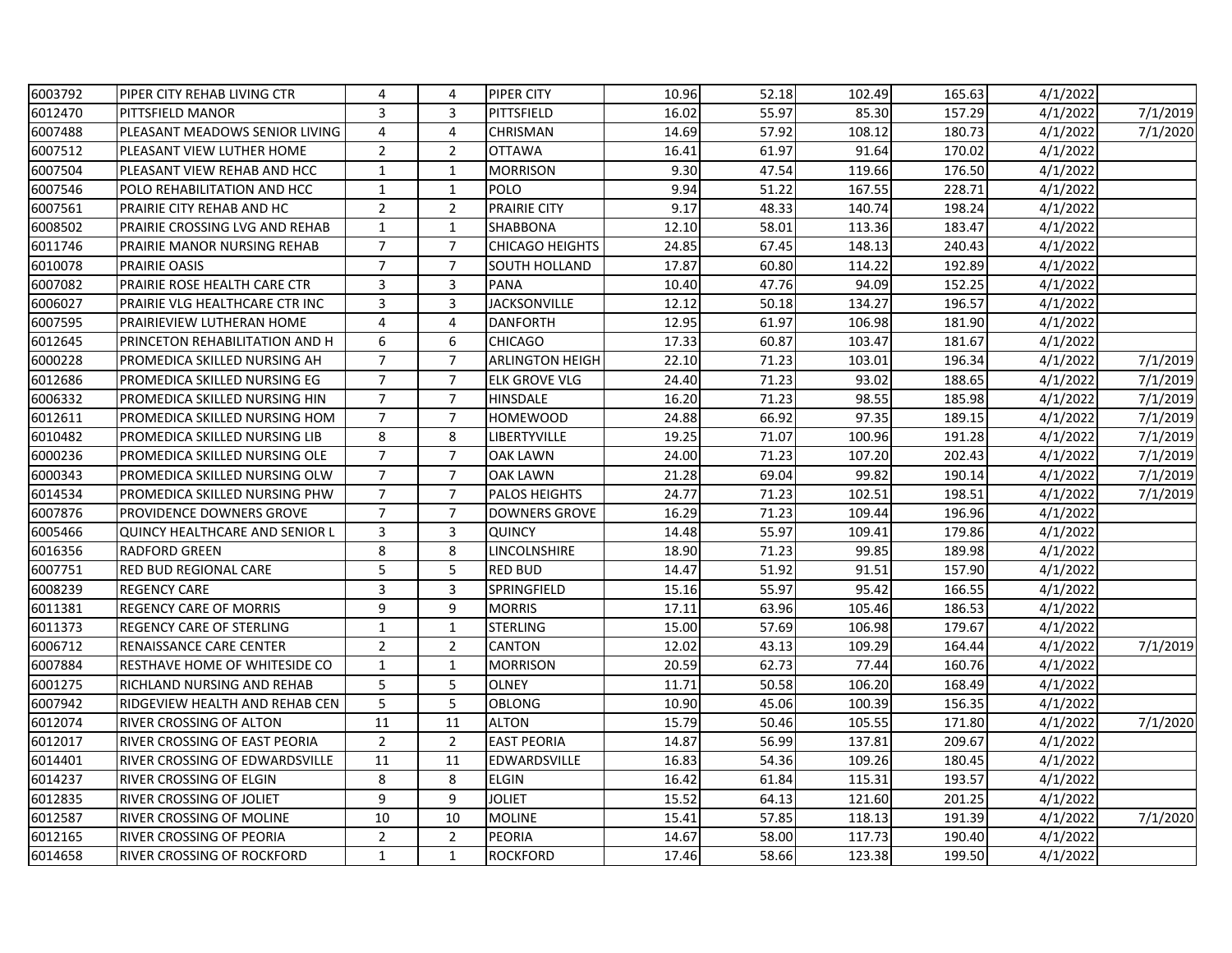| 6014666 | RIVER CROSSING OF ST CHARLES              | 8                | 8              | SAINT CHARLES        | 19.01 | 65.80 | 122.25 | 207.06 | 4/1/2022 |          |
|---------|-------------------------------------------|------------------|----------------|----------------------|-------|-------|--------|--------|----------|----------|
| 6004758 | <b>RIVER VIEW REHAB CENTER</b>            | 8                | 8              | <b>ELGIN</b>         | 12.62 | 48.24 | 89.55  | 150.41 | 4/1/2022 |          |
| 6008072 | ROBINGS MANOR REHAB AND HC                | 3                | 3              | <b>BRIGHTON</b>      | 12.11 | 49.61 | 84.39  | 146.11 | 4/1/2022 |          |
| 6008098 | ROCHELLE GARDENS CARE CENTER              | $\mathbf{1}$     | $\mathbf{1}$   | <b>ROCHELLE</b>      | 10.47 | 46.54 | 83.65  | 140.66 | 4/1/2022 |          |
| 6008106 | ROCHELLE REHAB HEALTH CARE                | $\mathbf{1}$     | $\mathbf{1}$   | <b>ROCHELLE</b>      | 11.79 | 53.30 | 120.07 | 185.16 | 4/1/2022 |          |
| 6008114 | ROCK FALLS REHAB HLTH CARE CTR            | $\mathbf{1}$     | $\mathbf{1}$   | <b>ROCK FALLS</b>    | 9.89  | 56.60 | 94.64  | 161.13 | 4/1/2022 |          |
| 6002695 | <b>ROCK RIVER GARDENS</b>                 | $\mathbf{1}$     | $\mathbf{1}$   | <b>STERLING</b>      | 8.55  | 52.36 | 60.35  | 121.26 | 4/1/2022 |          |
| 6008049 | <b>ROCK RIVER HEALTH CARE</b>             | $\mathbf{1}$     | $\mathbf{1}$   | <b>ROCKFORD</b>      | 14.52 | 57.81 | 106.18 | 178.51 | 4/1/2022 |          |
| 6008163 | <b>ROLLING HILLS MANOR</b>                | 8                | 8              | <b>ZION</b>          | 16.29 | 71.23 | 90.22  | 177.74 | 4/1/2022 | 7/1/2019 |
| 6005136 | ROSEVILLE REHAB HEALTH CARE               | $\overline{2}$   | $\overline{2}$ | <b>ROSEVILLE</b>     | 9.62  | 48.09 | 97.72  | 155.43 | 4/1/2022 |          |
| 6003065 | ROSICLARE REHAB & HEALTH CC               | 5                | 5              | <b>ROSICLARE</b>     | 9.85  | 51.26 | 91.33  | 152.44 | 4/1/2022 |          |
| 6005029 | ROYAL OAKS CARE CENTER                    | $10\,$           | 10             | <b>KEWANEE</b>       | 10.12 | 41.04 | 100.23 | 151.39 | 4/1/2022 |          |
| 6008684 | <b>RUSHVILLE NURSING &amp; REHABILITA</b> | 3                | 3              | <b>RUSHVILLE</b>     | 9.48  | 47.10 | 143.49 | 200.07 | 4/1/2022 |          |
| 6008338 | SALEM VILLAGE NURSING AND REHA            | 9                | 9              | <b>JOLIET</b>        | 14.50 | 63.96 | 119.17 | 197.63 | 4/1/2022 |          |
| 6008346 | SALINE CARE NURSING & REHABILI            | 5                | 5              | <b>HARRISBURG</b>    | 11.89 | 47.82 | 87.08  | 146.79 | 4/1/2022 | 7/1/2020 |
| 6002463 | <b>SALUD WELLNESS</b>                     | 9                | 9              | JOLIET               | 17.07 | 61.66 | 117.38 | 196.11 | 4/1/2022 | 7/1/2020 |
| 6008213 | SANDWICH REHAB HEALTH CARE                | $\mathbf{1}$     | $\mathbf{1}$   | SANDWICH             | 11.95 | 53.30 | 115.53 | 180.78 | 4/1/2022 | 7/1/2020 |
| 6008460 | SELFHELP HOME OF CHICAGO                  | $\boldsymbol{6}$ | 6              | <b>CHICAGO</b>       | 18.18 | 71.23 | 86.75  | 176.16 | 4/1/2022 |          |
| 6010250 | <b>SEMINARY MANOR</b>                     | $\overline{2}$   | $\overline{2}$ | <b>GALESBURG</b>     | 17.96 | 61.97 | 90.24  | 170.17 | 4/1/2022 | 7/1/2020 |
| 6007272 | <b>SHARON HEALTH CARE WILLOWS</b>         | $\overline{2}$   | $\overline{2}$ | <b>PEORIA</b>        | 10.74 | 48.10 | 108.37 | 167.21 | 4/1/2022 |          |
| 6007306 | <b>SHARON HEALTHCARE ELMS</b>             | $\overline{2}$   | $\overline{2}$ | <b>PEORIA</b>        | 11.57 | 53.94 | 106.81 | 172.32 | 4/1/2022 |          |
| 6007298 | <b>SHARON HEALTHCARE PINES</b>            | $\overline{2}$   | $\overline{2}$ | <b>PEORIA</b>        | 10.56 | 50.95 | 75.44  | 136.95 | 4/1/2022 |          |
| 6004055 | <b>SHAWNEE ROSE CARE CENTER</b>           | 5                | 5              | HARRISBURG           | 9.06  | 39.83 | 85.40  | 134.29 | 4/1/2022 |          |
| 6008528 | <b>SHAWNEE SENIOR LIVING</b>              | 5                | 5              | <b>HERRIN</b>        | 14.76 | 50.29 | 113.98 | 179.03 | 4/1/2022 | 2/1/2021 |
| 6008544 | <b>SHELBYVILLE MANOR</b>                  | 4                | 4              | SHELBYVILLE          | 16.06 | 60.58 | 90.08  | 166.72 | 4/1/2022 |          |
| 6008536 | SHELBYVILLE REHAB HEALTH CC               | $\overline{4}$   | 4              | SHELBYVILLE          | 9.95  | 51.33 | 116.04 | 177.32 | 4/1/2022 | 7/1/2020 |
| 6002687 | SHERIDAN VILLAGE NRSG & RHB               | 6                | 6              | <b>CHICAGO</b>       | 18.03 | 58.48 | 133.99 | 210.50 | 4/1/2022 |          |
| 6016059 | <b>SMITH CROSSING</b>                     | 9                | 9              | <b>ORLAND PARK</b>   | 18.18 | 71.09 | 81.06  | 170.33 | 4/1/2022 |          |
| 6009732 | <b>SMITH VILLAGE</b>                      | $\boldsymbol{6}$ | 6              | <b>CHICAGO</b>       | 11.56 | 71.23 | 109.10 | 191.89 | 4/1/2022 |          |
| 6011464 | <b>SNYDER VILLAGE</b>                     | $\overline{2}$   | $\overline{2}$ | <b>METAMORA</b>      | 16.84 | 60.96 | 86.99  | 164.79 | 4/1/2022 | 7/1/2020 |
| 6008718 | SOUTH ELGIN REHAB HEALTH CARE             | 8                | 8              | SOUTH ELGIN          | 11.57 | 54.48 | 105.11 | 171.16 | 4/1/2022 | 7/1/2020 |
| 6011589 | SOUTH HOLLAND MANOR HLTH REHA             | $\overline{7}$   | $\overline{7}$ | <b>SOUTH HOLLAND</b> | 21.20 | 71.23 | 93.57  | 186.00 | 4/1/2022 |          |
| 6016497 | <b>SOUTH SUBURBAN REHAB CENTER</b>        | $\overline{7}$   | $\overline{7}$ | HOMEWOOD             | 17.89 | 62.13 | 129.69 | 209.71 | 4/1/2022 |          |
| 6008759 | <b>SOUTHGATE HEALTH CARE CENTER</b>       | 5                | 5              | <b>METROPOLIS</b>    | 14.28 | 49.51 | 98.77  | 162.56 | 4/1/2022 |          |
| 6014781 | SOUTHPOINT NURSING REHAB CTR              | 6                | 6              | <b>CHICAGO</b>       | 21.00 | 58.66 | 139.20 | 218.86 | 4/1/2022 |          |
| 6001895 | SOUTHVIEW MANOR                           | 6                | 6              | <b>CHICAGO</b>       | 14.26 | 51.77 | 80.01  | 146.04 | 4/1/2022 |          |
| 6016786 | <b>SPRING CREEK</b>                       | 9                | 9              | <b>JOLIET</b>        | 13.45 | 66.91 | 121.64 | 202.00 | 4/1/2022 |          |
| 6016877 | SPRINGS AT MONARCH LANDING                | $\overline{7}$   | $\overline{7}$ | NAPERVILLE           | 22.19 | 57.91 | 79.68  | 159.78 | 4/1/2022 |          |
| 6008866 | <b>ST ANTHONYS NURSING AND REHAB</b>      | 10               | 10             | <b>ROCK ISLAND</b>   | 17.37 | 56.53 | 102.95 | 176.85 | 4/1/2022 |          |
| 6008890 | <b>ST CLARAS REHAB &amp; SENIOR CARE</b>  | 3                | 3              | LINCOLN              | 16.84 | 51.90 | 86.30  | 155.04 | 4/1/2022 |          |
| 6010664 | <b>ST JAMES WELLNESS REHAB VILLAS</b>     | 9                | 9              | <b>CRETE</b>         | 19.88 | 66.06 | 75.15  | 161.09 | 4/1/2022 |          |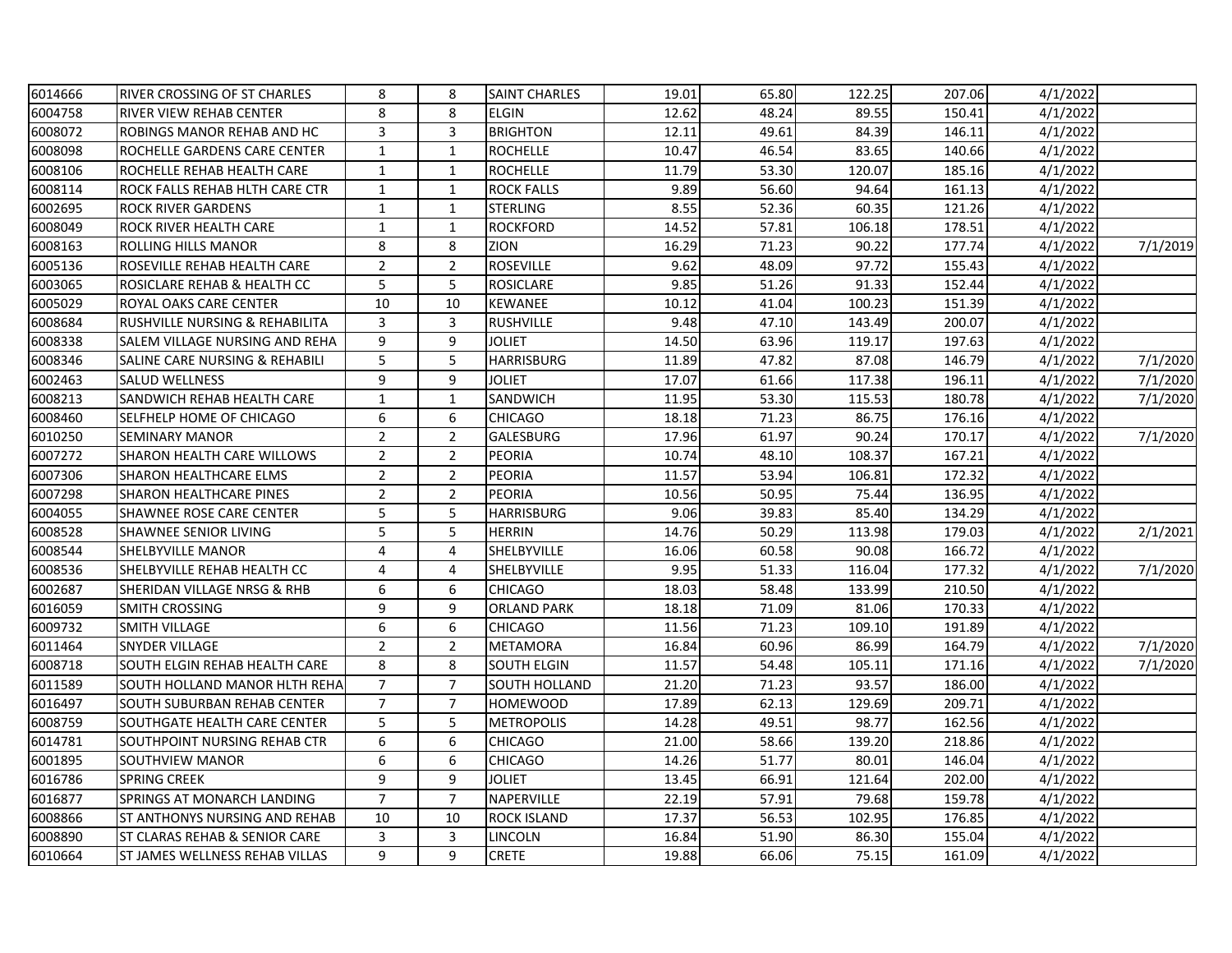| 6008957 | <b>ST JOSEPH VILLAGE OF CHICAGO</b>       | 6              | 6              | <b>CHICAGO</b>       | 11.56 | 71.23 | 105.66 | 188.45 | 4/1/2022 |          |
|---------|-------------------------------------------|----------------|----------------|----------------------|-------|-------|--------|--------|----------|----------|
| 6011910 | <b>ST PATRICKS RESIDENCE</b>              | $\overline{7}$ | $\overline{7}$ | NAPERVILLE           | 14.88 | 66.36 | 109.66 | 190.90 | 4/1/2022 |          |
| 6009120 | <b>ST PAULS HOME</b>                      | 11             | 11             | <b>BELLEVILLE</b>    | 16.84 | 54.06 | 105.98 | 176.88 | 4/1/2022 |          |
| 6010441 | <b>STEARNS NURSING AND REHAB CTR</b>      | 11             | 11             | <b>GRANITE CITY</b>  | 13.68 | 52.94 | 91.26  | 157.88 | 4/1/2022 |          |
| 6008494 | STONEBRIDGE NURSING & REHABILI            | 5              | 5              | <b>BENTON</b>        | 10.15 | 51.91 | 105.49 | 167.55 | 4/1/2022 |          |
| 6009211 | SULLIVAN REHAB HEALTH CC                  | $\overline{4}$ | 4              | SULLIVAN             | 10.43 | 45.46 | 105.08 | 160.97 | 4/1/2022 |          |
| 6009294 | <b>SUNRISE SKILLED NURSING &amp; REHA</b> | 3              | 3              | <b>VIRDEN</b>        | 10.83 | 51.99 | 103.33 | 166.15 | 4/1/2022 |          |
| 6009302 | <b>SUNSET HOME</b>                        | 3              | 3              | <b>QUINCY</b>        | 14.69 | 55.97 | 92.84  | 163.50 | 4/1/2022 |          |
| 6009328 | <b>SUNSET REHAB HEALTH CARE</b>           | $\overline{2}$ | $\overline{2}$ | <b>CANTON</b>        | 13.92 | 45.80 | 83.27  | 142.99 | 4/1/2022 |          |
| 6009831 | SWANSEA REHAB HEALTH CC                   | 11             | 11             | <b>SWANSEA</b>       | 9.17  | 40.67 | 89.22  | 139.06 | 4/1/2022 |          |
| 6014831 | SYMPHONY AT 87TH STREET                   | 6              | 6              | <b>CHICAGO</b>       | 22.15 | 62.79 | 118.47 | 203.41 | 4/1/2022 |          |
| 6014641 | SYMPHONY AT MIDWAY                        | 6              | 6              | <b>CHICAGO</b>       | 20.12 | 64.99 | 112.48 | 197.59 | 4/1/2022 |          |
| 6009401 | <b>SYMPHONY AT THE TILLERS</b>            | 9              | 9              | <b>OSWEGO</b>        | 18.04 | 71.09 | 122.50 | 211.63 | 4/1/2022 |          |
| 6001333 | <b>SYMPHONY ENCORE</b>                    | 6              | 6              | <b>CHICAGO</b>       | 15.24 | 55.37 | 100.94 | 171.55 | 4/1/2022 |          |
| 6007967 | SYMPHONY EVANSTON HEALTHCARE              | $\overline{7}$ | $\overline{7}$ | <b>EVANSTON</b>      | 19.93 | 57.91 | 108.59 | 186.43 | 4/1/2022 |          |
| 6005706 | <b>SYMPHONY MAPLE CREST</b>               | $\mathbf{1}$   | $\mathbf{1}$   | <b>BELVIDERE</b>     | 13.70 | 62.94 | 116.58 | 193.22 | 4/1/2022 |          |
| 6006670 | SYMPHONY NORTHWOODS                       | $\mathbf{1}$   | $\mathbf{1}$   | <b>BELVIDERE</b>     | 16.12 | 58.15 | 107.03 | 181.30 | 4/1/2022 | 7/1/2019 |
| 6001689 | SYMPHONY OF BRONZEVILLE                   | 6              | 6              | <b>CHICAGO</b>       | 16.09 | 59.60 | 107.67 | 183.36 | 4/1/2022 |          |
| 6014195 | SYMPHONY OF BUFFALO GROVE                 | 8              | 8              | <b>BUFFALO GROVE</b> | 20.46 | 66.05 | 117.86 | 204.37 | 4/1/2022 |          |
| 6004832 | SYMPHONY OF CHICAGO WEST                  | 6              | 6              | <b>CHICAGO</b>       | 16.82 | 62.39 | 112.27 | 191.48 | 4/1/2022 |          |
| 6002265 | SYMPHONY OF CRESTWOOD                     | $\overline{7}$ | $\overline{7}$ | <b>CRESTWOOD</b>     | 17.53 | 64.48 | 109.96 | 191.97 | 4/1/2022 |          |
| 6016554 | SYMPHONY OF HANOVER PARK                  | $\overline{7}$ | $\overline{7}$ | <b>HANOVER PARK</b>  | 26.15 | 71.23 | 122.68 | 220.06 | 4/1/2022 |          |
| 6004733 | SYMPHONY OF LINCOLN PARK                  | 6              | 6              | <b>CHICAGO</b>       | 21.20 | 71.23 | 117.96 | 210.39 | 4/1/2022 |          |
| 6003958 | SYMPHONY OF MORGAN PARK                   | 6              | 6              | <b>CHICAGO</b>       | 15.42 | 61.13 | 113.65 | 190.20 | 4/1/2022 | 7/1/2019 |
| 6002174 | SYMPHONY OF ORCHARD VALLEY                | 8              | 8              | <b>AURORA</b>        | 15.60 | 62.55 | 111.60 | 189.75 | 4/1/2022 |          |
| 6014823 | <b>SYMPHONY OF SOUTH SHORE</b>            | 6              | 6              | <b>CHICAGO</b>       | 22.40 | 64.59 | 116.78 | 203.77 | 4/1/2022 | 7/1/2020 |
| 6004550 | <b>SYMPHONY PALOS PARK</b>                | $\overline{7}$ | $\overline{7}$ | <b>PALOS PARK</b>    | 18.18 | 71.23 | 102.57 | 191.98 | 4/1/2022 |          |
| 6014252 | TABOR HILLS HEALTHCARE FACILIT            | $\overline{7}$ | $\overline{7}$ | <b>NAPERVILLE</b>    | 18.18 | 65.28 | 87.80  | 171.26 | 4/1/2022 |          |
| 6009369 | <b>TAYLORVILLE CARE CENTER</b>            | 3              | 3              | <b>TAYLORVILLE</b>   | 11.66 | 47.78 | 94.38  | 153.82 | 4/1/2022 |          |
| 6005953 | <b>TAYLORVILLE SKILLED NURSING &amp;</b>  | 3              | 3              | <b>TAYLORVILLE</b>   | 10.26 | 53.47 | 117.79 | 181.52 | 4/1/2022 |          |
| 6009377 | TERRACE, THE                              | 8              | 8              | WAUKEGAN             | 12.15 | 58.22 | 105.97 | 176.34 | 4/1/2022 |          |
| 6009393 | THREE SPRINGS LODGE NRSG HOME             | 5              | 5              | <b>CHESTER</b>       | 11.23 | 47.84 | 80.96  | 140.03 | 4/1/2022 |          |
| 6017008 | THRIVE OF FOX VALLEY                      | $\overline{7}$ | $\overline{7}$ | <b>AURORA</b>        | 22.19 | 60.64 | 128.16 | 210.99 | 4/1/2022 |          |
| 6016984 | THRIVE OF LAKE COUNTY                     | 8              | 8              | MUNDELEIN            | 19.48 | 71.23 | 107.88 | 198.59 | 4/1/2022 |          |
| 6016968 | THRIVE OF LISLE                           | $\overline{7}$ | $\overline{7}$ | LISLE                | 22.19 | 60.64 | 117.51 | 200.34 | 4/1/2022 |          |
| 6007330 | TIMBERCREEK REHAB AND HLTH C C            | $\overline{2}$ | $\overline{2}$ | <b>PEKIN</b>         | 12.29 | 46.96 | 116.65 | 175.90 | 4/1/2022 |          |
| 6003750 | TIMBERPOINT HEALTHCARE CENTER             | 3              | 3              | <b>CAMP POINT</b>    | 10.17 | 54.55 | 129.13 | 193.85 | 4/1/2022 |          |
| 6009427 | TOULON REHAB HEALTH CARE CTR              | $\overline{2}$ | $\overline{2}$ | TOULON               | 13.76 | 46.56 | 89.52  | 149.84 | 4/1/2022 |          |
| 6003263 | TOWER HILL HEALTHCARE CENTER              | 8              | 8              | <b>SOUTH ELGIN</b>   | 13.01 | 63.64 | 113.77 | 190.42 | 4/1/2022 |          |
| 6009443 | TRI-STATE VILLAGE NRSG REHAB              | $\overline{7}$ | $\overline{7}$ | LANSING              | 17.37 | 65.13 | 151.73 | 234.23 | 4/1/2022 |          |
| 6002588 | <b>TUSCOLA HEALTH CARE CENTER</b>         | 4              | $\overline{4}$ | <b>TUSCOLA</b>       | 10.10 | 41.39 | 83.48  | 134.97 | 4/1/2022 |          |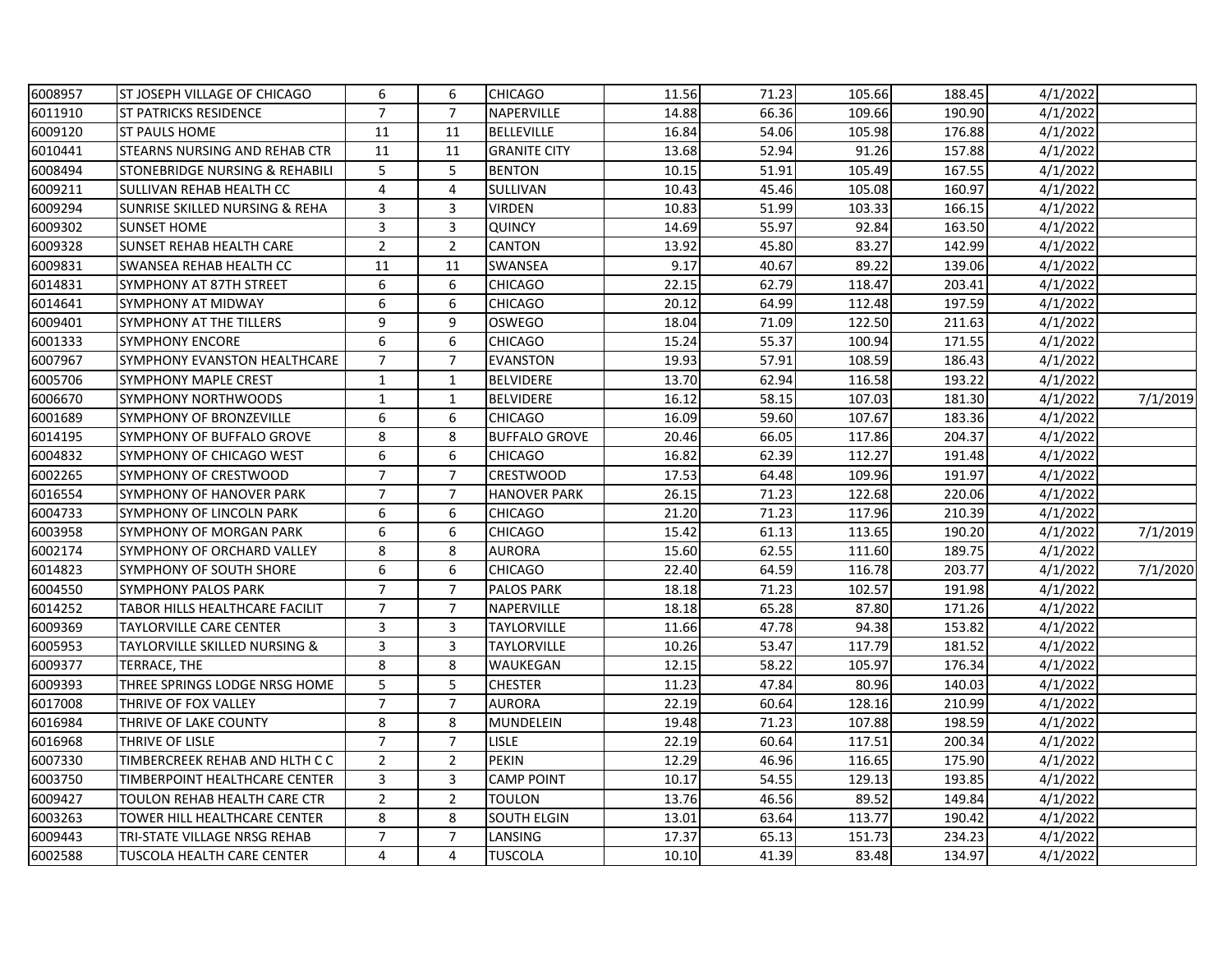| 6004188 | TWIN LAKES REHAB HEALTH CARE         | 4              | 4              | <b>PARIS</b>          | 10.37 | 49.88 | 101.40 | 161.65 | 4/1/2022  |          |
|---------|--------------------------------------|----------------|----------------|-----------------------|-------|-------|--------|--------|-----------|----------|
| 6009484 | TWIN WILLOWS NURSING CENTER          | 5              | 5              | SALEM                 | 8.66  | 41.56 | 89.55  | 139.77 | 4/1/2022  |          |
| 6009492 | UNION COUNTY HOSPITAL LTC            | 5              | 5              | <b>ANNA</b>           | 4.73  | 51.92 | 77.76  | 134.41 | 4/1/2022  |          |
| 6013072 | UNITED METHODIST VILLAGE NORTH       | 5              | 5              | LAWRENCEVILLE         | 14.27 | 49.77 | 76.14  | 140.18 | 10/1/2021 |          |
| 6002711 | UNIVERSITY NURSING AND REHABIL       | 11             | 11             | EDWARDSVILLE          | 10.82 | 51.40 | 112.40 | 174.62 | 4/1/2022  |          |
| 6001630 | UNIVERSITY REHAB                     | 4              | 4              | URBANA                | 20.25 | 59.42 | 87.04  | 166.71 | 4/1/2022  |          |
| 6006134 | UPTOWN CARE AND REHABILITATION       | 6              | 6              | <b>CHICAGO</b>        | 16.10 | 54.35 | 117.01 | 187.46 | 4/1/2022  |          |
| 6009260 | VANDALIA REHAB HEALTH CC             | 5              | 5              | VANDALIA              | 8.76  | 44.97 | 107.02 | 160.75 | 4/1/2022  |          |
| 6007934 | <b>VILLA AT PALOS HEIGHTS</b>        | $\overline{7}$ | $\overline{7}$ | <b>PALOS HEIGHTS</b>  | 21.42 | 71.23 | 122.89 | 215.54 | 4/1/2022  | 7/1/2019 |
| 6007868 | <b>VILLA AT SOUTH HOLLAND</b>        | $\overline{7}$ | 7              | <b>SOUTH HOLLAND</b>  | 25.52 | 67.47 | 142.69 | 235.68 | 4/1/2022  |          |
| 6014856 | <b>VILLA AT WINDSOR PARK</b>         | 6              | 6              | <b>CHICAGO</b>        | 21.08 | 59.60 | 119.32 | 200.00 | 4/1/2022  |          |
| 6012991 | VILLA HEALTH CARE INC EAST           | $\mathsf{3}$   | 3              | SHERMAN               | 16.84 | 55.97 | 105.08 | 177.89 | 4/1/2022  |          |
| 6011332 | <b>VILLAGE AT VICTORY LAKES</b>      | 8              | 8              | LINDENHURST           | 18.18 | 71.23 | 97.72  | 187.13 | 4/1/2022  | 7/1/2019 |
| 6009674 | <b>WABASH CHRISTIAN VILLAGE</b>      | 5              | 5              | CARMI                 | 13.77 | 51.92 | 97.22  | 162.91 | 4/1/2022  | 7/1/2019 |
| 6009682 | <b>WALKER NURSING HOME</b>           | 3              | 3              | <b>VIRGINIA</b>       | 12.07 | 51.71 | 77.03  | 140.81 | 4/1/2022  |          |
| 6004725 | <b>WARREN BARR GOLD COAST</b>        | 6              | 6              | <b>CHICAGO</b>        | 21.66 | 64.91 | 130.33 | 216.90 | 4/1/2022  |          |
| 6005375 | <b>WARREN BARR LIEBERMAN</b>         | $\overline{7}$ | $\overline{7}$ | <b>SKOKIE</b>         | 17.23 | 71.46 | 126.31 | 215.00 | 4/1/2022  | 7/1/2019 |
| 6005516 | <b>WARREN BARR LINCOLN PARK</b>      | 6              | 6              | <b>CHICAGO</b>        | 17.48 | 71.23 | 136.87 | 225.58 | 4/1/2022  |          |
| 6014377 | <b>WARREN BARR LINCOLNSHIRE</b>      | 8              | 8              | LINCOLNSHIRE          | 19.37 | 71.23 | 118.34 | 208.94 | 4/1/2022  |          |
| 6014963 | <b>WARREN BARR NORTH SHORE</b>       | 8              | 8              | <b>HIGHLAND PARK</b>  | 20.70 | 67.93 | 121.09 | 209.72 | 4/1/2022  |          |
| 6014682 | <b>WARREN BARR ORLAND PARK</b>       | $\overline{7}$ | $\overline{7}$ | <b>ORLAND PARK</b>    | 21.06 | 66.64 | 123.86 | 211.56 | 4/1/2022  |          |
| 6008825 | <b>WARREN BARR SOUTH LOOP</b>        | 6              | 6              | <b>CHICAGO</b>        | 20.26 | 65.81 | 173.37 | 259.44 | 4/1/2022  |          |
| 6008262 | WARREN PARK HEALTH LIVING CTR        | 6              | 6              | <b>CHICAGO</b>        | 15.36 | 57.66 | 125.39 | 198.41 | 4/1/2022  |          |
| 6009740 | <b>WASHINGTON SENIOR LIVING</b>      | $\overline{2}$ | $\overline{2}$ | <b>WASHINGTON</b>     | 13.09 | 55.73 | 109.16 | 177.98 | 4/1/2022  | 7/1/2020 |
| 6002430 | WATERFORD CARE CENTER, THE           | 6              | 6              | <b>CHICAGO</b>        | 18.17 | 57.28 | 121.42 | 196.87 | 4/1/2022  | 7/1/2021 |
| 6009757 | <b>WATERFRONT TERRACE</b>            | 6              | 6              | <b>CHICAGO</b>        | 16.40 | 65.44 | 117.89 | 199.73 | 4/1/2022  |          |
| 6009765 | <b>WATSEKA REHAB HEALTH CC</b>       | 4              | 4              | WATSEKA               | 10.37 | 48.20 | 99.48  | 158.05 | 4/1/2022  |          |
| 6009435 | <b>WAUCONDA CARE</b>                 | 8              | 8              | WAUCONDA              | 18.15 | 71.23 | 113.09 | 202.47 | 4/1/2022  | 7/1/2019 |
| 6009856 | <b>WENTWORTH REHAB AND HCC</b>       | 6              | 6              | <b>CHICAGO</b>        | 17.55 | 56.32 | 118.61 | 192.48 | 4/1/2022  |          |
| 6006100 | <b>WESLEY PLACE</b>                  | 6              | 6              | <b>CHICAGO</b>        | 16.29 | 71.23 | 95.38  | 182.90 | 4/1/2022  |          |
| 6009864 | <b>WESLEY VILLAGE</b>                | $\overline{2}$ | $\overline{2}$ | <b>MACOMB</b>         | 16.84 | 52.08 | 96.99  | 165.91 | 4/1/2022  | 7/1/2020 |
| 6009872 | <b>WEST CHICAGO TERRACE</b>          | $\overline{7}$ | $\overline{7}$ | <b>WEST CHICAGO</b>   | 11.40 | 50.57 | 70.44  | 132.41 | 4/1/2022  |          |
| 6013478 | WEST SUBURBAN HOSP MED CTR SNF       |                | $\overline{7}$ | <b>OAK PARK</b>       | 13.46 | 46.76 | 54.33  | 114.55 | 7/1/2019  |          |
| 6001002 | <b>WEST SUBURBAN NURSING REHAB</b>   | $\overline{7}$ | $\overline{7}$ | BLOOMINGDALE          | 13.59 | 48.62 | 137.41 | 199.62 | 4/1/2022  |          |
| 6007603 | <b>WESTMINSTER PLACE</b>             | $\overline{7}$ | $\overline{7}$ | <b>EVANSTON</b>       | 13.46 | 57.91 | 101.23 | 172.60 | 4/1/2022  | 7/1/2019 |
| 6000335 | <b>WESTMONT MANOR HLTH AND REHA</b>  | $\overline{7}$ | $\overline{7}$ | <b>WESTMONT</b>       | 17.31 | 71.16 | 111.39 | 199.86 | 4/1/2022  |          |
| 6000194 | <b>WESTSIDE REHAB CARE CENTER</b>    | 5              | 5              | <b>WEST FRANKFORT</b> | 7.90  | 36.61 | 73.69  | 118.20 | 4/1/2022  |          |
| 6009955 | <b>WESTWOOD MANOR</b>                | 6              | 6              | <b>CHICAGO</b>        | 15.11 | 51.88 | 77.20  | 144.19 | 4/1/2022  | 7/1/2020 |
| 6009963 | <b>WHEATON VILLAGE NURSING REHAB</b> | $\overline{7}$ | $\overline{7}$ | WHEATON               | 13.40 | 61.42 | 137.36 | 212.18 | 4/1/2022  |          |
| 6006597 | WHITE HALL NURSING AND REHAB         | 3              | 3              | <b>WHITE HALL</b>     | 17.79 | 49.78 | 86.23  | 153.80 | 4/1/2022  |          |
| 6004881 | <b>WHITE OAK REHABILITATION HCC</b>  | 5              | 5              | <b>MOUNT VERNON</b>   | 11.10 | 49.40 | 113.73 | 174.23 | 4/1/2022  |          |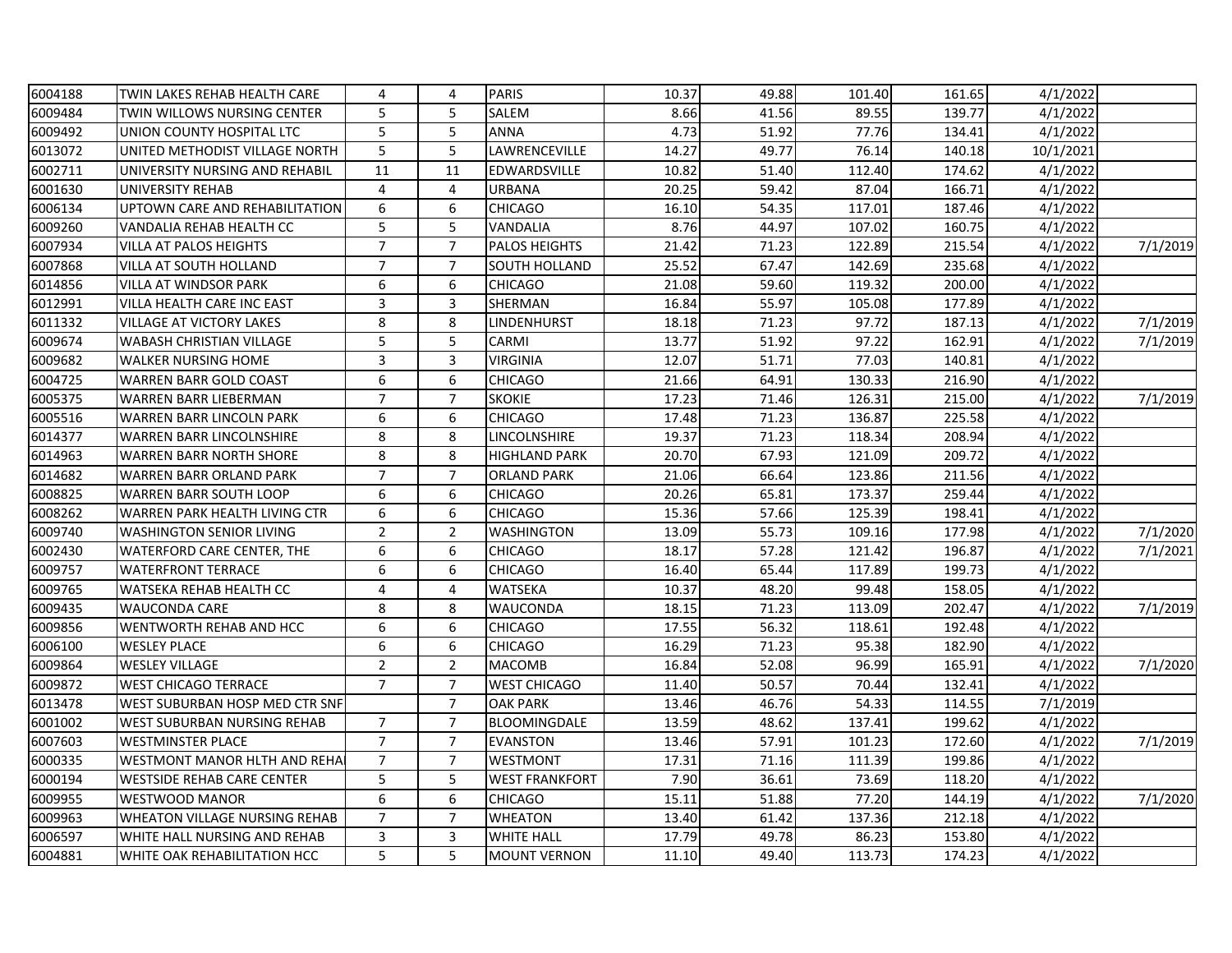| 6008379 | <b>IWILLOW CREST NURS PAVILION LTD</b>  |  | <b>SANDWICH</b>      | 13.88 | 55.73 | 112.60 | 182.21 | 4/1/2022 |  |
|---------|-----------------------------------------|--|----------------------|-------|-------|--------|--------|----------|--|
| 6003842 | <b>IWILLOW ROSE REHAB HEALTH CARE</b>   |  | <b>JERSEYVILLE</b>   | 10.40 | 41.88 | 104.80 | 157.08 | 4/1/2022 |  |
| 6010037 | <b>WILLOWS HEALTH CENTER</b>            |  | <b>ROCKFORD</b>      | 12.04 | 62.94 | 82.40  | 157.38 | 4/1/2022 |  |
| 6010094 | <b>WINNING WHEELS</b>                   |  | <b>IPROPHETSTOWN</b> | 16.84 | 62.94 | 127.25 | 207.03 | 4/1/2022 |  |
| 6010102 | <b>IWINSTON MANOR CONVALESCENT N</b>    |  | <b>CHICAGO</b>       | 10.75 | 40.30 | 81.96  | 133.01 | 4/1/2022 |  |
| 6007074 | <b>IWOODBRIDGE NURSING PAVILION</b>     |  | <b>CHICAGO</b>       | 16.18 | 52.27 | 135.32 | 203.77 | 4/1/2022 |  |
| 6008361 | <b>WYNSCAPE HEALTH AND REHABILITA I</b> |  | <b>WHEATON</b>       | 14.82 | 62.67 | 123.86 | 201.35 | 4/1/2022 |  |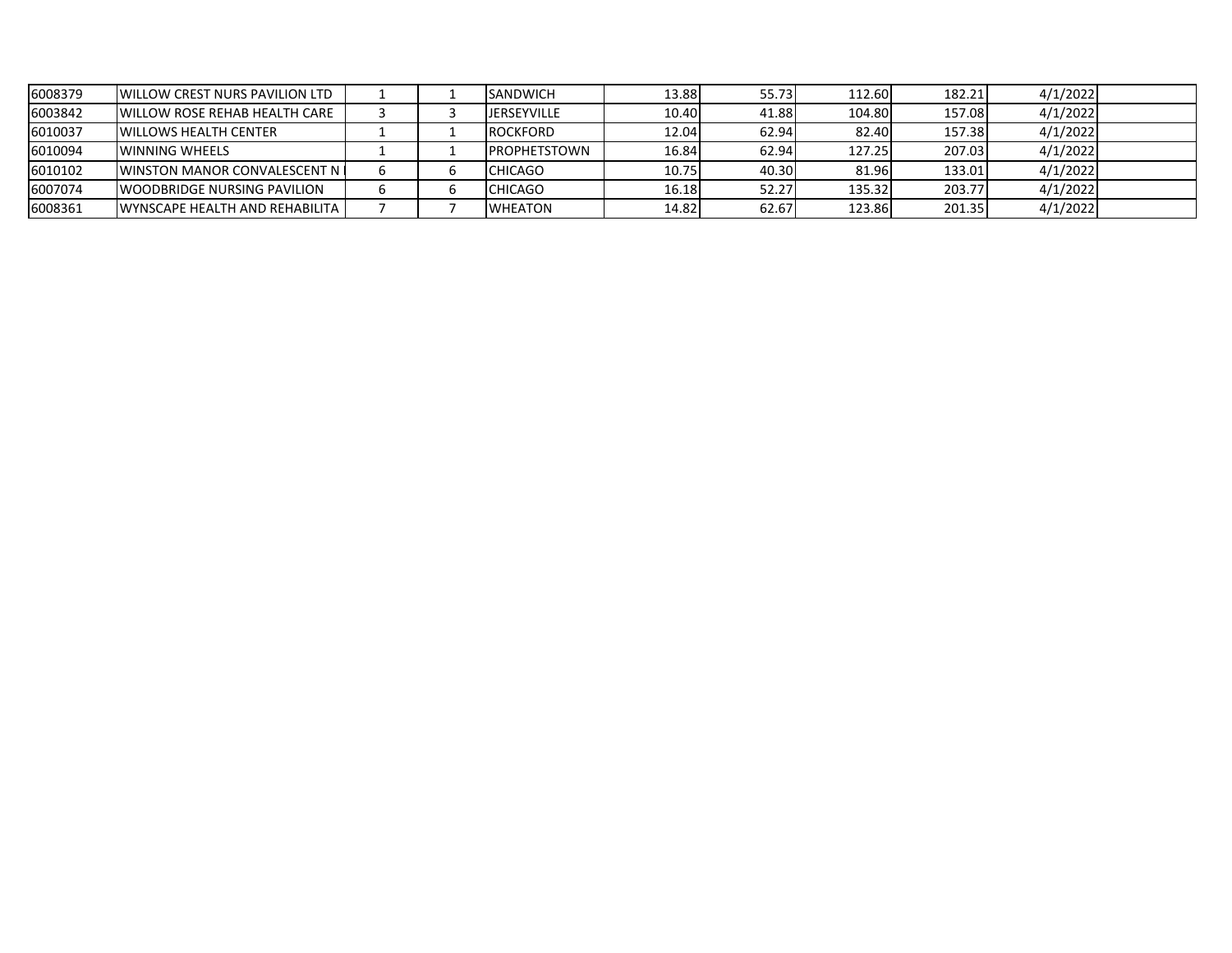## ILLINOIS DEPARTMENT OF HEALTHCARE AND FAMILY SERVICES

## BUREAU OF RATE DEVELOPMENT AND ANALYSIS

County Nursing Facility Payment Rates Effective 04‐01‐2022

Active County Homes

17

|                        |                                        |              |                     |                     |                      | Interim County |               |
|------------------------|----------------------------------------|--------------|---------------------|---------------------|----------------------|----------------|---------------|
|                        |                                        |              |                     |                     | <b>Final Payment</b> | Contribution   | Interim Total |
| <b>Building I</b> Name |                                        | Capital Rate | <b>Support Rate</b> | <b>Nursing Rate</b> | Rate                 | Rate           | Rate          |
|                        | 6001838 CLAYBERG, THE                  | 15.55        | 74.85               | 84.08               | 174.48               | 44.79          | 219.27        |
|                        | 6015630 DEKALB COUNTY REHAB AND NSG    | 16.84        | 71.29               | 82.17               | 170.30               | 127.02         | 297.32        |
|                        | 6002612 DUPAGE CARE CENTER             | 12.98        | 88.02               | 101.57              | 202.57               | 93.48          | 296.05        |
|                        | 6002836 ELMS NURSING HOME              | 12.52        | 69.08               | 91.92               | 173.52               | 52.93          | 226.45        |
| 6004402                | <b>HILLCREST HOME</b>                  | 16.84        | 62.36               | 89.58               | 168.78               | 7.77           | 176.55        |
|                        | 6005060 KNOX COUNTY NURSING HOME       | 14.24        | 63.05               | 90.61               | 167.90               | 44.14          | 212.04        |
|                        | 6005250 LASALLE COUNTY NURSING HOME    | 16.41        | 75.15               | 75.53               | 167.09               | 197.66         | 364.75        |
|                        | 6005946 MCLEAN COUNTY NURSING HOME     | 9.51         | 71.09               | 84.93               | 165.53               | 97.43          | 262.96        |
|                        | 6006274 OAK HILL                       | 16.85        | 66.17               | 73.75               | 156.77               | 87.08          | 243.85        |
|                        | 6007389 PIATT COUNTY NURSING HOME      | 12.52        | 75.63               | 91.27               | 179.42               | 69.75          | 249.17        |
|                        | 6007702 RANDOLPH COUNTY CARE CENTER    | 8.65         | 63.00               | 81.38               | 153.03               | 64.07          | 217.10        |
|                        | 6008007 RIVER BLUFF NURSING HOME       | 14.24        | 73.26               | 90.26               | 177.76               | 101.79         | 279.55        |
|                        | 6008395 SCOTT COUNTY NURSING CENTER    | 13.24        | 58.81               | 67.79               | 139.84               | 44.85          | 184.69        |
|                        | 6009161 STEPHENSON NURSING CENTER      | 11.79        | 61.17               | 75.53               | 148.49               | 89.71          | 238.20        |
|                        | 6009245 SUNNY ACRES NURSING HOME       | 15.97        | 58.86               | 95.64               | 170.47               | 0.00           | 170.47        |
|                        | 6009252 SUNNY HILL NSG HOME OF WILL CO | 18.18        | 86.78               | 103.38              | 208.34               | 190.78         | 399.12        |
|                        | 6009542 VALLEY HI NURSING HOME         | 18.18        | 79.79               | 90.05               | 188.02               | 115.46         | 303.48        |